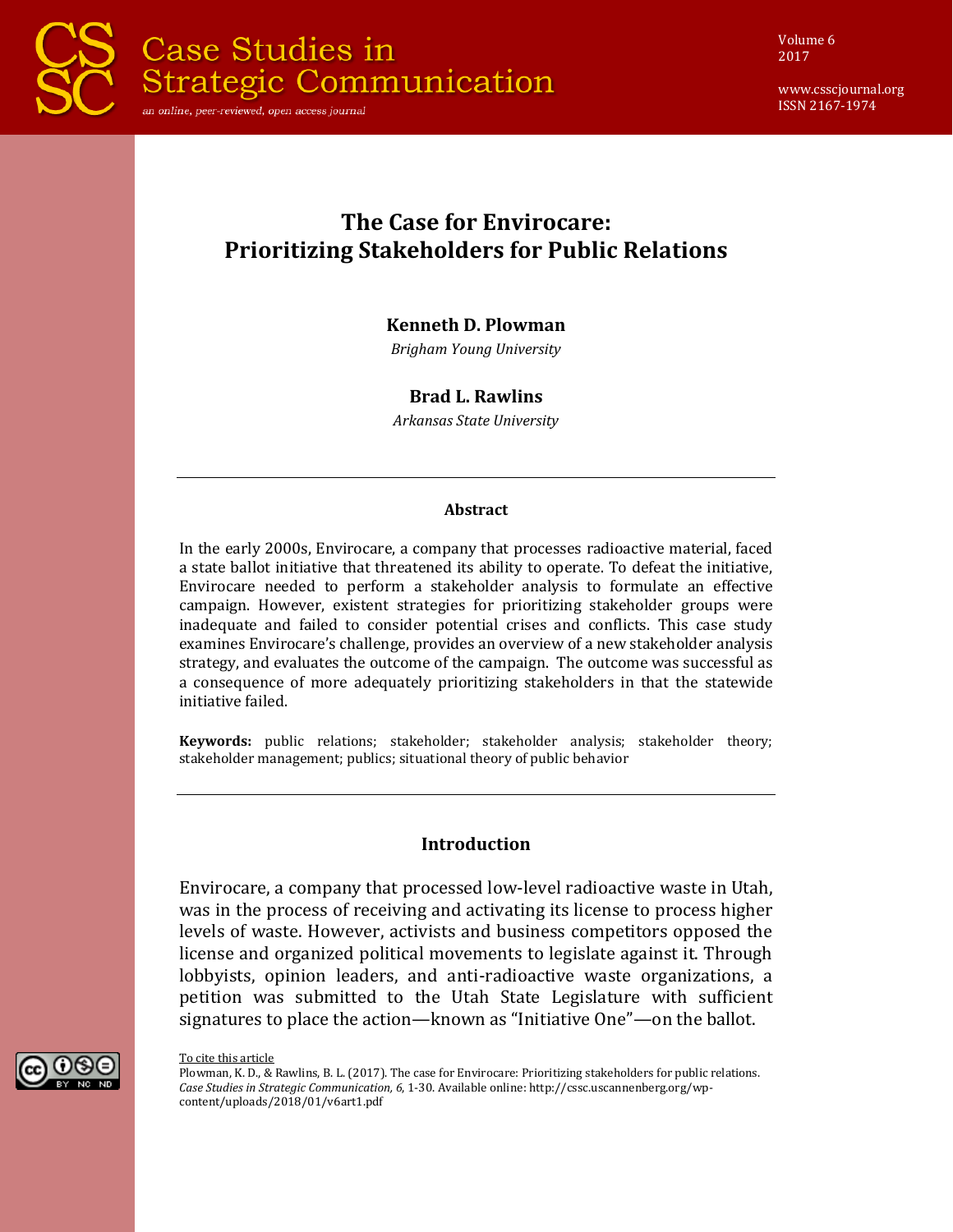If the majority of Utah voters supported Initiative One, Envirocare would have been forced to eventually file bankruptcy and cease operation. As a result, Envirocare needed to defeat the initiative with an effective campaign, including a thorough stakeholder analysis of all people and organizations concerned or connected with Envirocare's success as a company. These stakeholder groups needed to be identified and prioritized before formulating the campaign.

Traditionally, businesses have almost exclusively focused on the value of stockholders, employees, and customers to help them reach their goals. However, other groups can affect a business' policies and bottom line. How does one identify these groups? Is there a way to know when they will have an impact?

Questions like these are at the heart of stakeholder theory. Inadequate answers have led scholars to criticize the theory and its subsequent artifact, stakeholder management. This study focuses on applying public relations research to stakeholder theory in order to create a more comprehensive process for analyzing stakeholders.

### **Background**

In the 1980s, Vitro Company closed in the Salt Lake City area and left radioactive sludge and uranium waste that urgently needed to be cleaned. Government surveyors searched for and located a waste storage site 60 miles west of Salt Lake City, a practically biologically dead area in Tooele County. After the disposal, the door was open for other firms to capitalize on the reserved storage area identified. Soon after, Envirocare purchased 100 acres of land in the same area and established its waste-processing and storage facilities.

By the time Envirocare began processing Class A, low-level waste in Utah, the Department of Energy's atomic testing in parts of southern Utah and Nevada had created sharp distrust and disapproval of all activities in the state that involved radioactive substances. When Envirocare received a license to process Classes B and C, high-level nuclear waste in Utah—a license that required the approval of the legislature and governor objectors united to stop the license's activation.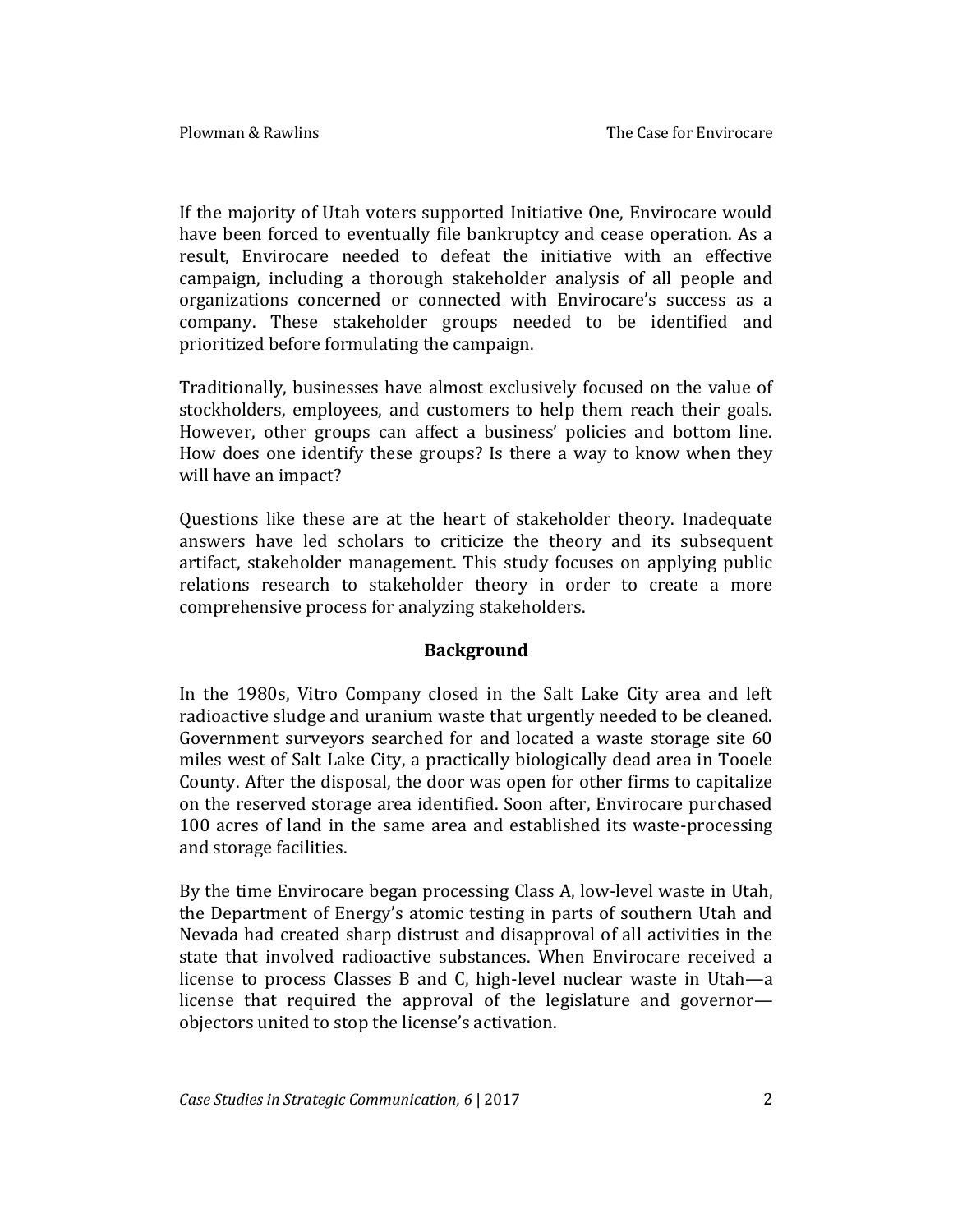Tim Barney, chief operating officer of Envirocare at the time (personal interview, November 2016), had a strong suspicion that lobbyists and opinion leaders Frank Pignanelli and Doug Foxley enabled an out-of-state and future competitor, the Waste Control Specialists of Texas, to begin a destructive campaign effort in Utah to petition Envirocare's license approval. Other anti-radioactive waste organizations such as The Sierra Club of Utah, Heal Utah, Physicians for Social Responsibility, Southern Utah Wilderness Alliance, Families Against Incinerator Risk, Utah Rivers Council, Citizens Against Chlorine Contamination, Friends of Great Salt Lake, Utah Legislative Watch, and the Downwinders participated in the lobbying efforts. The campaign successfully submitted a petition to the legislature with sufficient signatures to place Initiative One on the ballot. The move for the initiative came at the time of the Winter Olympics in Salt Lake City where public sentiment was against anything, especially an issue associated with nuclear waste, that would affect the positive image of the state of Utah according to Barney (personal interview, November 2016).

The stated purpose of the initiative was to ban hotter levels of radioactive waste in Utah and raise taxes on existing waste levels by 1,000 percent (Unfairtax, 2002). Revenues would go to public programs such as schools and homeless relief, but the initiative would eventually result in the bankruptcy of Envirocare. Since the time of the initiative Barney has gotten to know Pignanelli and Foxley and now believes these lobbyists honestly thought the additional tax on Envirocare was sustainable and who could argue against helping the homeless and local schools. Envirocare turned to Eddie Mahe, a lobbyist and public relations consultant in Washington, D.C. to do surveys and focus groups. He found that the only way Envirocare could defeat the initiative was to reframe the messages in the debate to a referendum on the initiative process itself. They used the rallying cry that the initiative was a "Californication of Utah politics." The primary message was that the initiative was an abuse of the Utah electoral process, and that initiatives like those used in California were not a good way to govern. Envirocare followed the aforementioned message with one that the initiative was actually a tax hike, and that better governing would be to further study the issue and bring it into the normal regulatory process.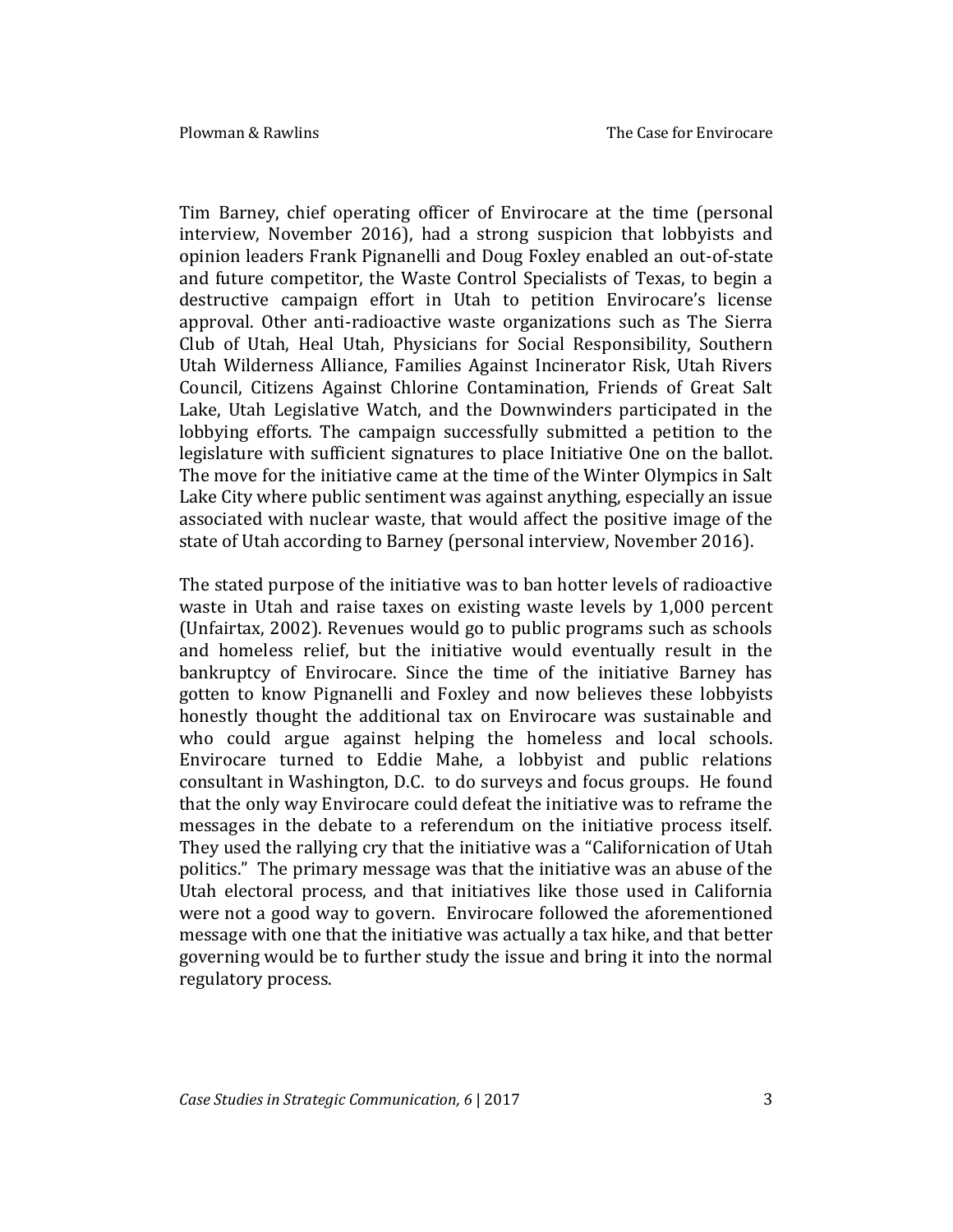Further, leaders of Envirocare knew that they needed an effective campaign to persuade voters to vote against the initiative. To create the campaign, Envirocare needed to form an organization of people and groups who were interested in the company's success. Stakeholder theory postulates strategies of business management that deal with people and organizations connected to the corporation. One strategy, stakeholder management, considers interested parties and the environment for achieving corporate goals, beginning with a stakeholder analysis. However, the method suggested for analyzing stakeholders fails to account for circumstances that applied to Envirocare's situation. Furthermore, some scholars argued that stakeholder theory focuses heavily on the importance of meeting the needs of all stakeholders, but fails to adequately explain how to identify them (Dunham, Freeman, & Leidtka, 2001; Preston & Sapienza, 1990; Jennings, 1999).

Intrigued by the dilemma, the authors investigated the case. Their plan was to research stakeholder theory, analyze its weaknesses, and apply results that have been effective in public relations, thereby creating a new method of stakeholder analysis.

### **Research**

### **Defining Stakeholders and Publics**

As Grunig and Repper (1992) noted, "Often the terms *stakeholder* and *public* are used synonymously" (p. 125). In the business literature, stakeholders are identified according to their relationships to organizations. In the public relations and other mass media literature, publics are often identified according to their relationships to messages.

**Stakeholders.** Freeman and Reed (2008) assert that "the stakeholder notion is… a simple one. It says that there are other groups to whom the corporation is responsible in addition to stockholders: those groups who have a *stake* in the actions of the corporation" (p. 49). The most quoted definition of a stakeholder in the business literature is that given by Freeman (1984) where he stated that a stakeholder is "any group or individual who is affected by or can affect the achievement of an organization's objectives" (Freeman, 1984, p. 46). In earlier writings, Freeman referred to this definition as the wide sense of a stakeholder;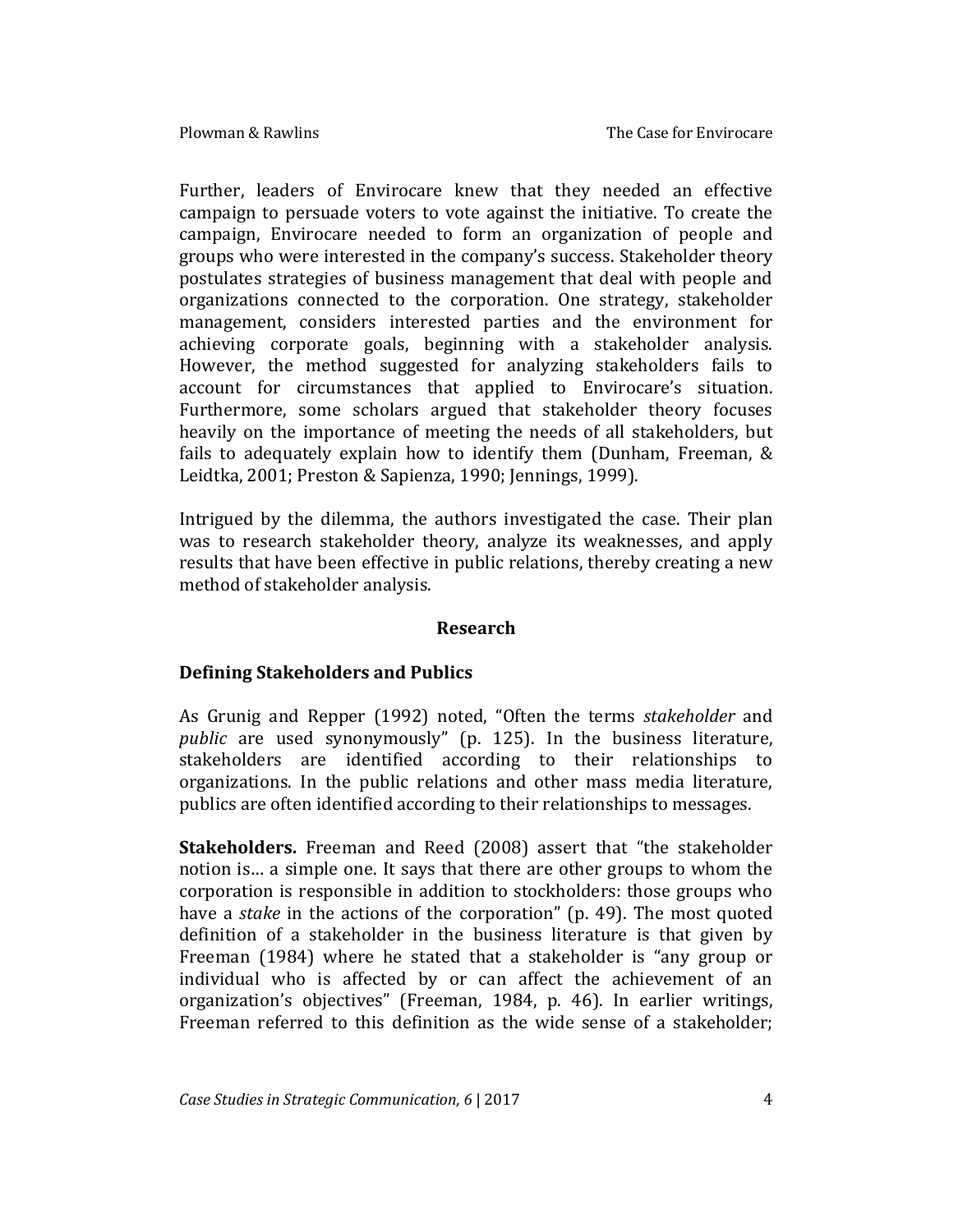however, he also spoke of the narrow sense of a stakeholder when he described it as "any identifiable group or individual on which the organization is dependent for its continued survival" (Freeman & Reed, 2008, p. 51).

Donaldson and Preston (1995) agreed with the definitions of Freeman and other scholars but were careful to make an important addition: "Stakeholders are identified by their interests in the corporation" regardless of the corporation's interest in them (p. 67). Other scholars were specific when they said that the stakeholders of a firm are individuals or groups "that contribute, either voluntarily or involuntarily, to its wealth-creating capacity and activities" (Post, Preston, & Sachs, 2002, p. 8).

**Publics.** "Publics" is the term most often used for stakeholders in the public relations literature. Because the public relations profession evolved from journalism, the term has frequently been related to the recipients of messages from organizations. These publics or, more accurately, "audiences" become segmented into more homogenous subsets that help communicators choose appropriate channels for reaching them. However, research in public relations has recently turned to the value of the relationships these publics have with organizations. This emphasis has encouraged adaptation of the term "stakeholder" in both practice and scholarship.

Grunig (1992) separated stakeholders from publics by focusing on issues that form different levels of publics. As Grunig and Repper (1992) argued, organizations choose certain stakeholders based on the organizations' marketing strategies, recruiting, and investment plans, but "publics arise on their own and choose the organization for attention" (p. 128). Publics organize from among the ranks of stakeholders when they recognize a problem and decide to do something to seek redress.

### **Identifying Stakeholders**

Jennings (1999) argued that stakeholder theory did not provide direction as to how the theory should work. She and other scholars criticized the theory, stating that it does not clearly differentiate between those who are and those who are not stakeholders (Dunham et al., 2001; Preston &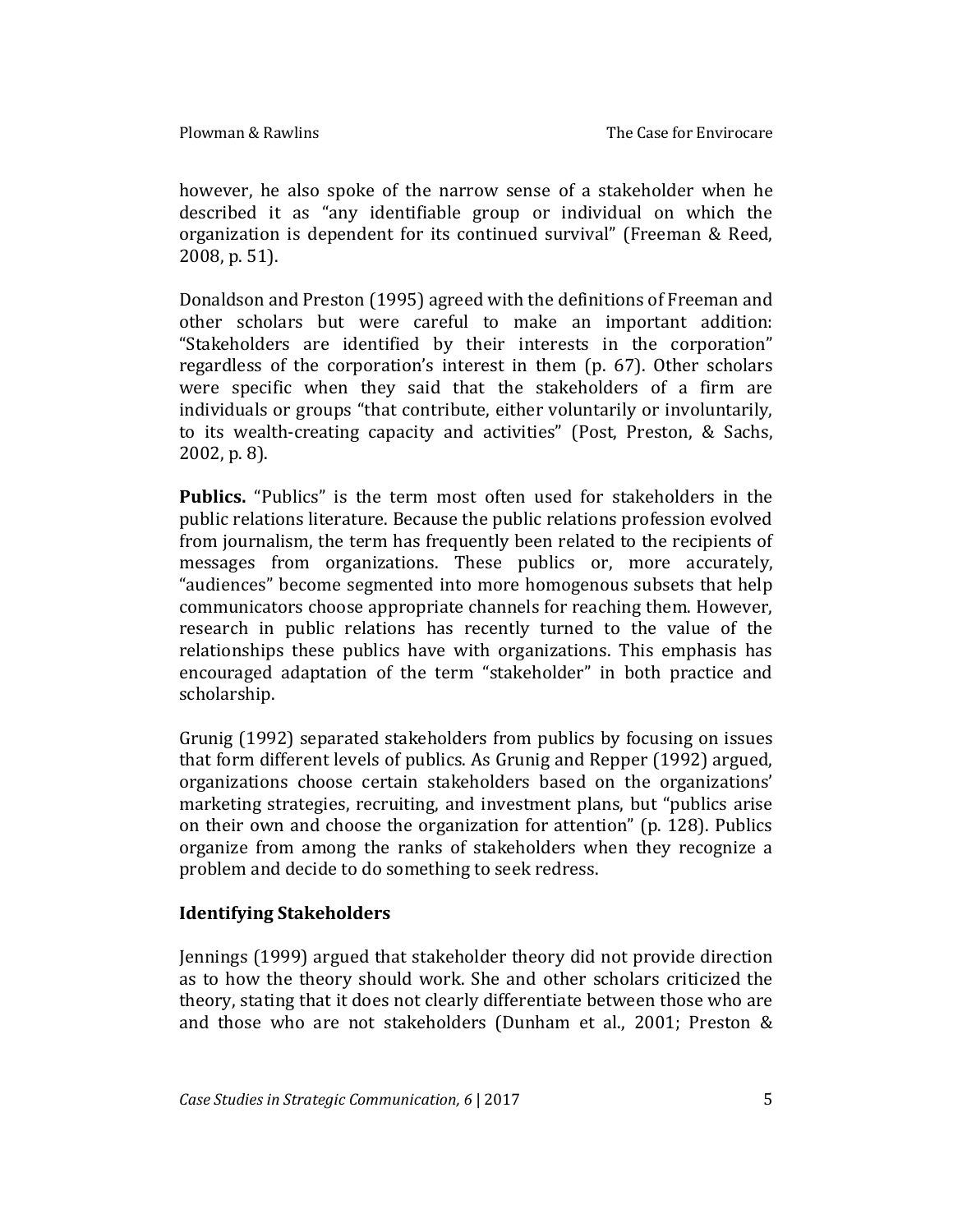Sapienza, 1990). These scholars claimed that stakeholder theory focuses heavily on the importance of meeting the needs of all stakeholders, but does not explain who the stakeholders actually are or how to identify them. It is because of this uncertainty that so many different, yet similar, definitions of who and what a stakeholder is have arisen. Sternberg (1999) also lashed out against the idea by saying, "If the stakeholders include all who can affect or are affected by the organization, the number of groups whose benefits need to be included in the calculation will be infinite" (p. 18). Therefore, "stakeholder theorists and practitioners must move toward a 'names and faces' orientation, seeking a highly specific understanding of and communication with each stakeholder" (Dunham et al., 2001, p. 21). Employees, customers, shareholders, communities, and suppliers are those most commonly classified as stakeholders within an organization (Winn, 2001; Dunham et al., 2001).

Several scholars in stakeholder theory, including Freeman, have attempted to identify stakeholders using systematic models and criteria. However, the focus has been on the attributes of the stakeholders in their relation to the organization—for example, whether the stakeholders could influence the organization or were dependent on the organization (Freeman, 1984; Savage, Nix, Whitehead, & Blair, 1991; Harrison & St. John, 1994; Mitchell, Agle, & Wood, 1997).

This categorization of stakeholders fits the second or attribution stage of prioritization according to the model proposed here. Before identifying stakeholder attributes, all stakeholders should be identified according to their relationships to the organization, not according to their attributes.

In the public relations literature, little effort has been made to identify stakeholders according to their relationships with the organization. Some stakeholder segmentations are as simple as internal versus external publics. Perhaps the best effort to identify all stakeholders from the public relations literature is the linkage model developed by Grunig and Hunt (1984). This model, based on the work of Milton Esman (1972), William Evan (1976), and Talcott Parsons (1976), includes four types of linkages that identify stakeholder relationships to an organization: enabling linkages, functional linkages, diffused linkages, and normative linkages.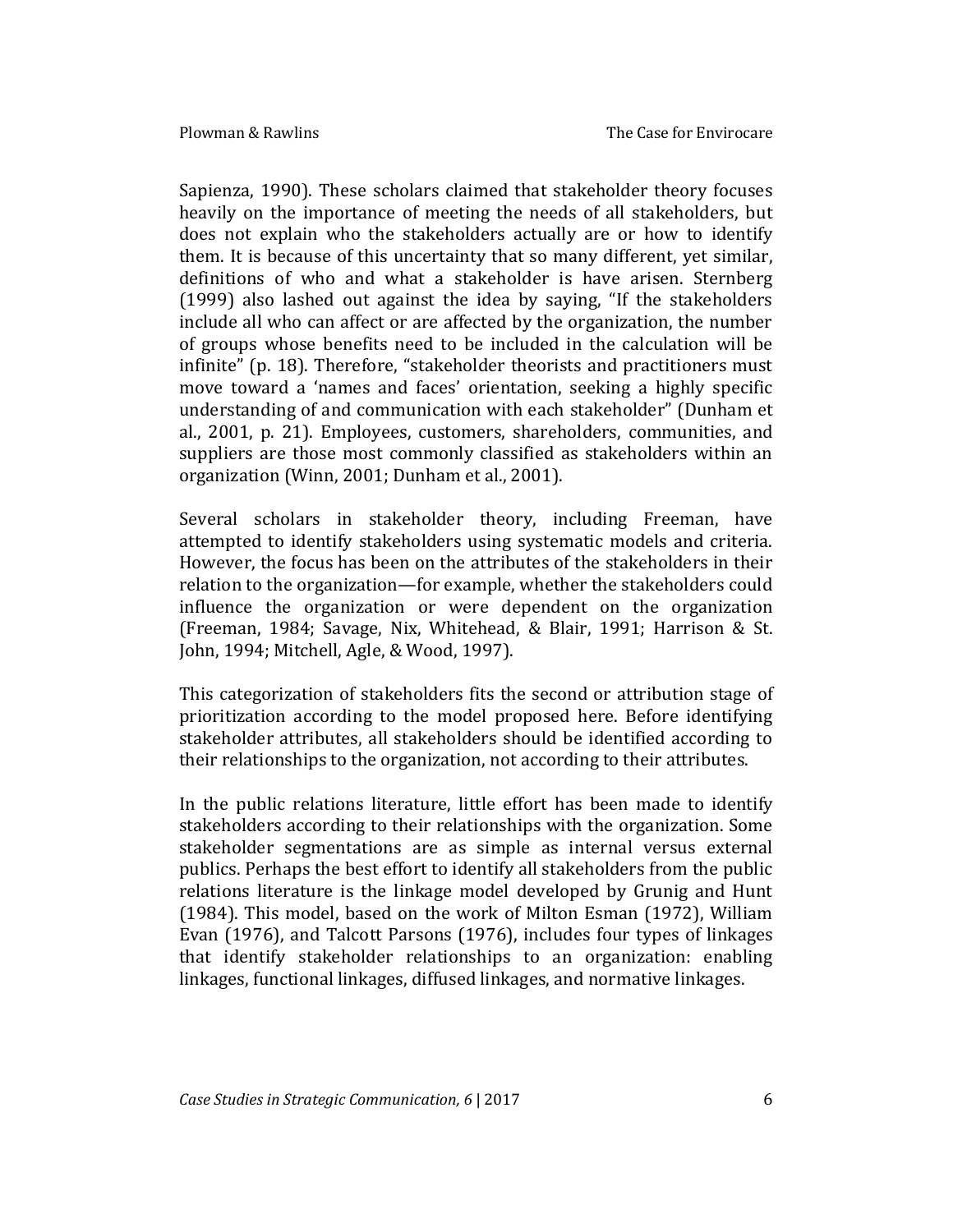As Rawlins and Bowen (2005) explained, the enabling linkages identify stakeholders who have some control and authority over the organization, such as stockholders, boards of directors, government legislators and regulators, etc. These stakeholders enable an organization to have resources and autonomy to operate. When enabling relationships falter, the resources can be withdrawn and the autonomy of the organization restricted.

Functional linkages are those that are essential to the function of the organization. This type of linkage is divided between input functions that provide labor and resources to create products or services (such as employees and suppliers) and output functions that consume the products or services (such as consumers and retailers).

Normative linkages are associations or groups with which the organization has a common interest. Stakeholders in the normative linkage share similar values, goals, or problems and often include competitors that belong to industrial or professional associations.

Diffused linkages are the most difficult to identify because they include stakeholders who do not have frequent interaction with the organization, but become involved based on the actions of the organization. These are the publics that often arise in times of crisis and may include the media, community, activists, and other special interest groups.

### **Prioritizing Stakeholders According to Their Attributes**

The first step in the proposed prioritizing model in this case study is to identify all stakeholders using the linkage model. According to Mitchell et al. (1997), stakeholder theory attempts to answer the question, "Which groups are stakeholders deserving or requiring management attention and which are not?" From a strategic point of view, stakeholders are prioritized according to the self-interests of the organization (Berman, Wicks, Kotha, & Jones, 1999). Since it is impossible that all stakeholders will have the same interests in and demands on the firm, one scholar specifies that stakeholder theory is about "managing potential conflict stemming from diverging interests" (Frooman, 1999, p. 193). Once organizations have identified their stakeholders, there is a struggle for attention: who to give it to and how much to give. Sacrificing the needs of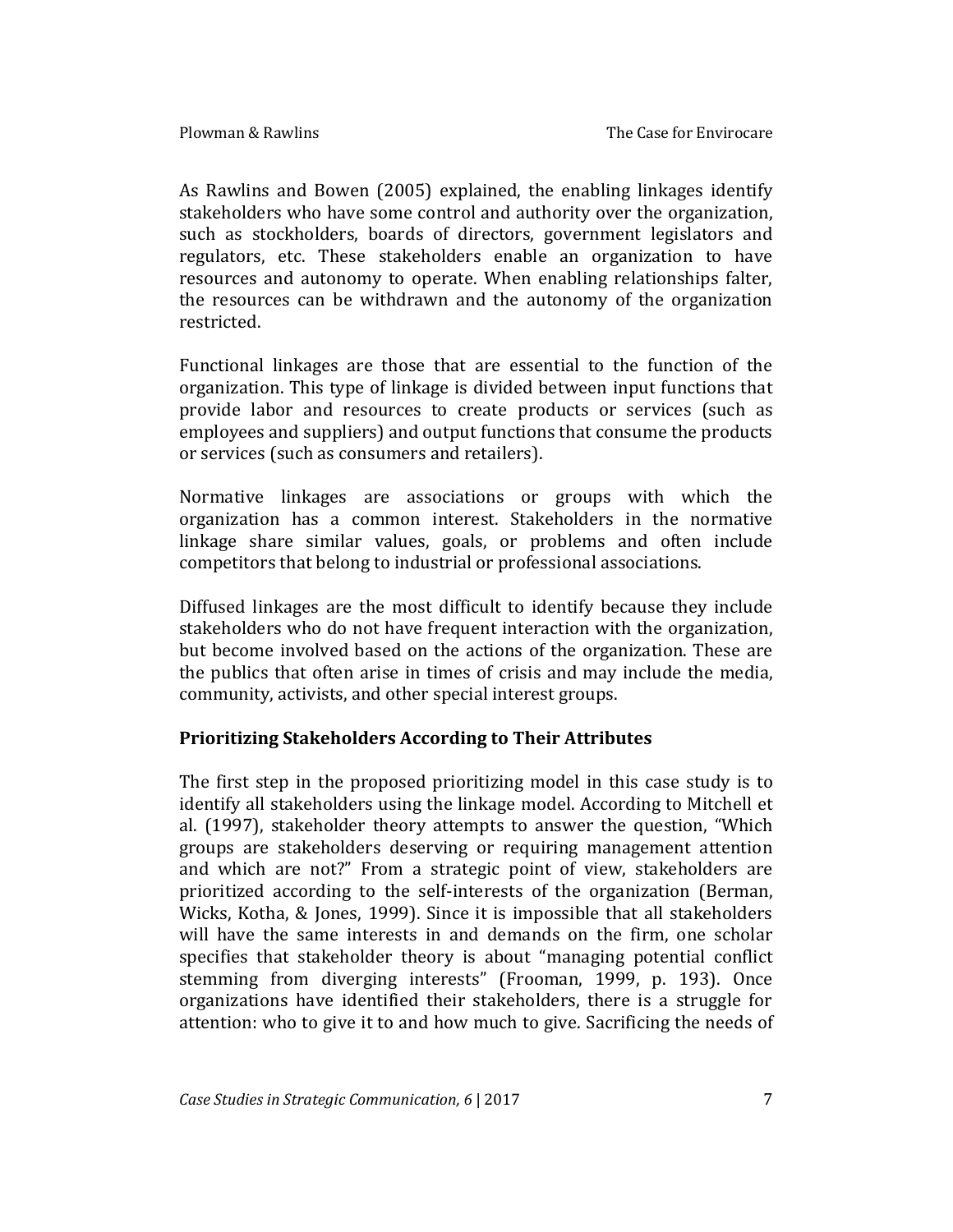one stakeholder for the needs of another is a realistic yet difficult concept to accomplish. When these conflicts arise it is important that the organization has prioritized the value of the stakeholder relationships. Otherwise, it might spend undue resources on publics that are minimally tied to organizational goals and fail to achieve success.

Much of the literature in stakeholder theory and stakeholder management prioritizes stakeholders based on their attributes. Harrison and St. John (1994) sorted stakeholders according to Freeman's (1984) original classification: stake in the organization and influence on stakeholders' behavior. Stake is broken down into three parts: those stakeholders who have ownership in the organization; those stakeholders who are economically dependent on the organization; and those stakeholders who are not linked directly to an organization but who are interested in seeing the organization act in a socially responsible way. Harrison and St. John also suggested classifying stakeholders by determining the extent to which an organization is dependent on them for survival and prosperity. The stakes are broken down by the organization's potential to influence behavior, that Freeman (1984) identified as formal (contractual or regulatory), economic, and political.

**Attributes.** Savage et al. (1991) considered two attributes for identifying stakeholders: a claim and the ability to influence. This introduces the concepts of legitimacy and power as important attributes for recognizing stakeholders. Savage et al. (1991) then used the attributes of cooperation and threat to identify four different types of stakeholders: the supportive, the marginal, the non-supportive and the mixed blessing stakeholder. The supportive stakeholder supports the actions and goals of the organization and is a low threat. The marginal stakeholder has a minimal stake in the organization and is not very threatening. Non-supportive stakeholders are a threat to the organization and are always a concern for managers because they are the least likely to cooperate. The mixed blessing stakeholder has potential for great cooperation as well as threat for the organization.

Building on the Savage et al. (1991) model, Mitchell et al. (1997) identified stakeholders by their possession of power, legitimacy, and urgency. Their model expanded the limited scope by recognizing that legitimacy and power were not either/or variables, but part of a mix that would help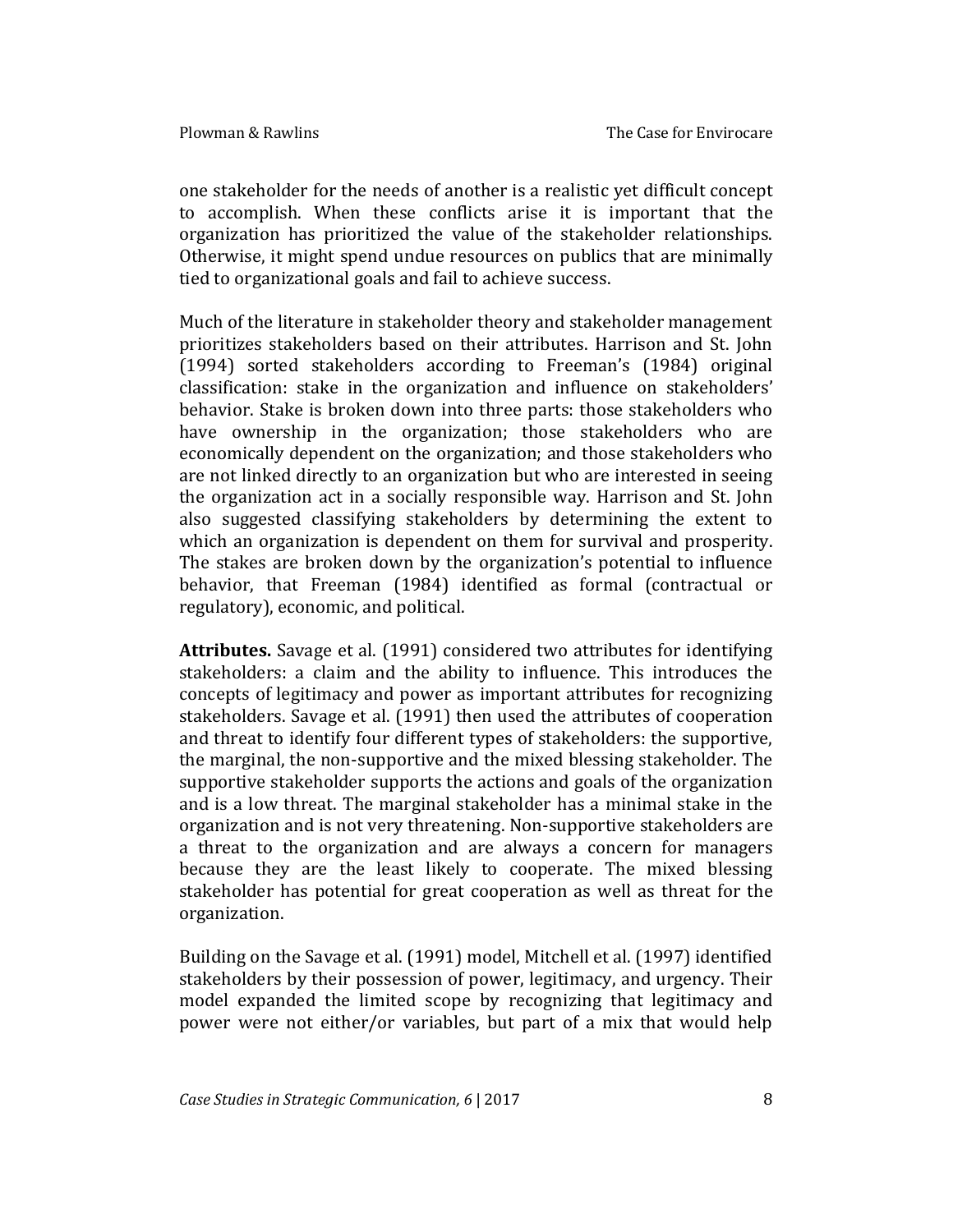prioritize stakeholders. By combining these attributes, Mitchell et al. were also able to identify the dependent stakeholder, which was missing from the Savage et al. model. Dependency of stakeholders on organizations is just as important as their influence over organizations in the context of social responsibility. The three attributes—power, legitimacy, and urgency—will now be described.

Stakeholders have *power* when they can influence other parties to make decisions the party would not have otherwise made. Mitchell et al. (1997) relied on Etzioni's (1964) categorization of power: coercive power, based on the physical resources of force, violence, or restraint; utilitarian power, based on material or financial resources; and normative power, based on symbolic resources. Power is not a constant attribute and can be lost or gained by stakeholders.

Other stakeholders are attached to the organization by a legal, moral, or presumed claim (*legitimacy*) that can influence the organization's behavior, direction, process, or outcome.

Clarkson (1994) identified stakeholders as risk-bearers who have "invested some form of capital, human or financial, something of value, in a firm" (p. 5). Mitchell et al. (1997) used the notion of risk to narrow stakeholders with a legitimate claim. These stakeholders are often dependent on the organization. The combination of the attributes of power and legitimacy equals the attribute of authority.

The next attribute, *urgency* exists under two conditions: "(1) when a relationship or claim is of a time- sensitive nature and (2) when that relationship or claim is important or critical to the stakeholder" (Mitchell et al., 1997). Urgency, then, requires organizations to respond to stakeholder claims in a timely fashion. Urgency alone may not predict the priority of a stakeholder, especially if the other two attributes (power and legitimacy) are missing. However, this attribute does add a dimension that is particularly salient to the practice of public relations, because it is the urgent public that often attracts the attention of the media and other stakeholders. Ingenbleek and Immink (2010) noted that an increase in urgency can lead to an increase in that stakeholder's power, as well as raise "the salience of the stakeholder's claim over other claims (and, thus,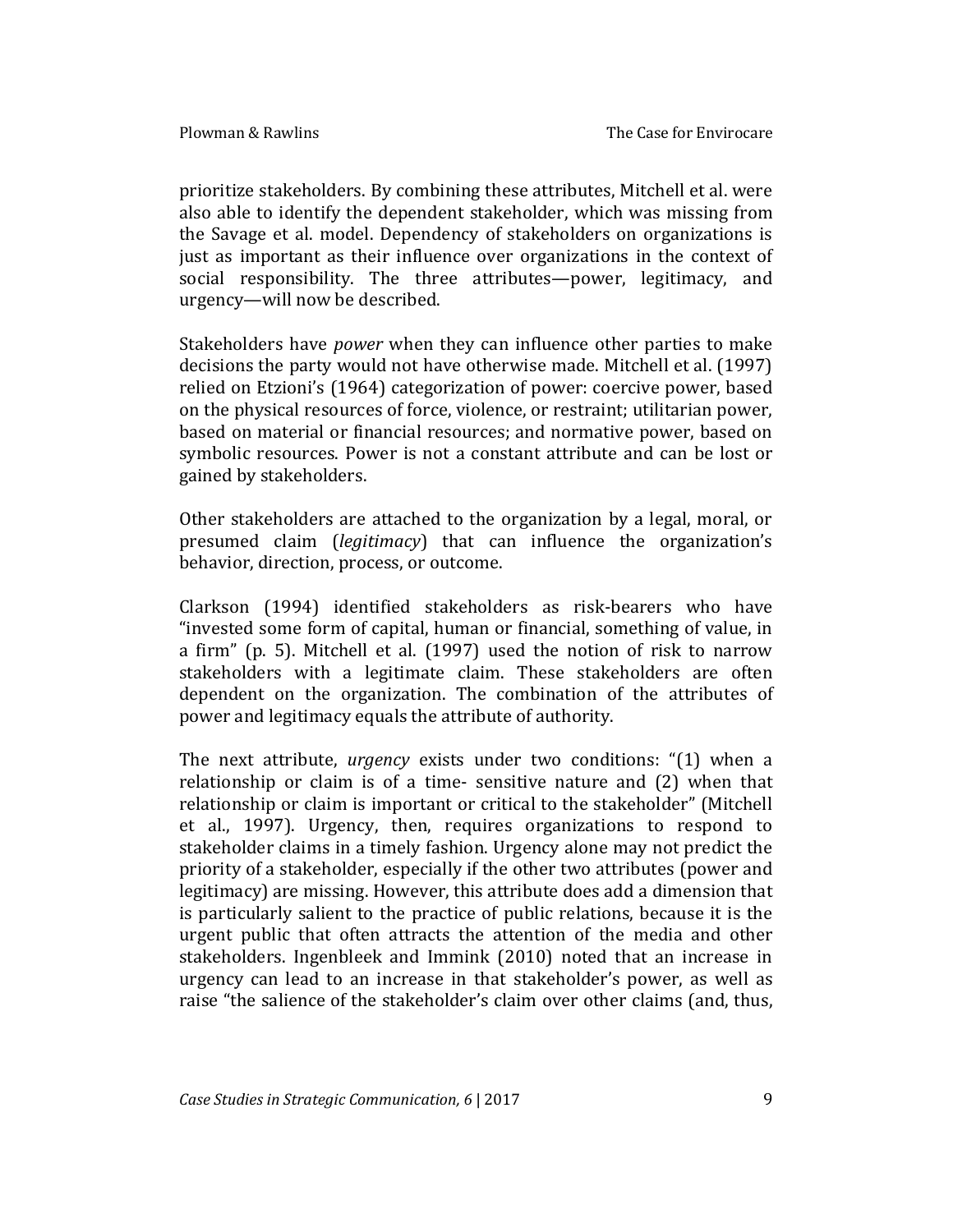its ability to get other actors to do things that they otherwise would not have done)" (p. 54).

**Prioritization.** Mitchell et al. (1997) used the combination of these three attributes to develop a prioritization strategy. Accordingly, latent stakeholders possess only one of the attributes, expectant stakeholders possess two attributes, and definitive stakeholders possess all three attributes. Research by Parent and Deephouse (2007) suggested that "power has a bigger impact on salience than urgency" or legitimacy (p. 17). If individuals or groups do not possess any of the attributes, they are not considered stakeholders (Mitchell et al., 1997).

As mentioned, the stakeholders who carry all three attributes are definitive stakeholders and should be the most salient to an organization's management. An important tenet of the Mitchell et al.'s (1997) model is that each attribute is variable and not constant. In other words, any group can acquire power, legitimacy, or urgency depending on the situation. Therefore, an expectant stakeholder group can become a definitive stakeholder if it acquires the third attribute. A dangerous stakeholder group can acquire legitimacy, as has been the case with many nongovernmental organizations (NGOs) over the last few years. In fact, according to a recent study on trust, NGOs are more trusted in many countries, including the United States, than are corporations and government (Edelman, 2005). A dependent stakeholder group can acquire power, such as a community affected by irresponsible corporate behavior, by appealing to governmental agencies. As Savage et al. (1991) noted, each of these groups could be supportive or threatening, and stakeholder strategies are dependent on the level of support.

After synthesizing the linkage model with other stakeholder attribute models, a priority hierarchy becomes apparent. The enabling and functional linkages are the most important for an organization to maintain long-term success, or what systems theory calls homeostasis. The enabling linkages, such as stockholders and regulatory agencies, have power over the organization, and their interests are usually legitimate, thereby defining them as dominant stakeholders. If the issue affecting enabling stakeholders is urgent, then they become definitive stakeholders and are given highest priority. Enabling stakeholders can also have ownership of the organization and economic and formal (regulatory) influence on the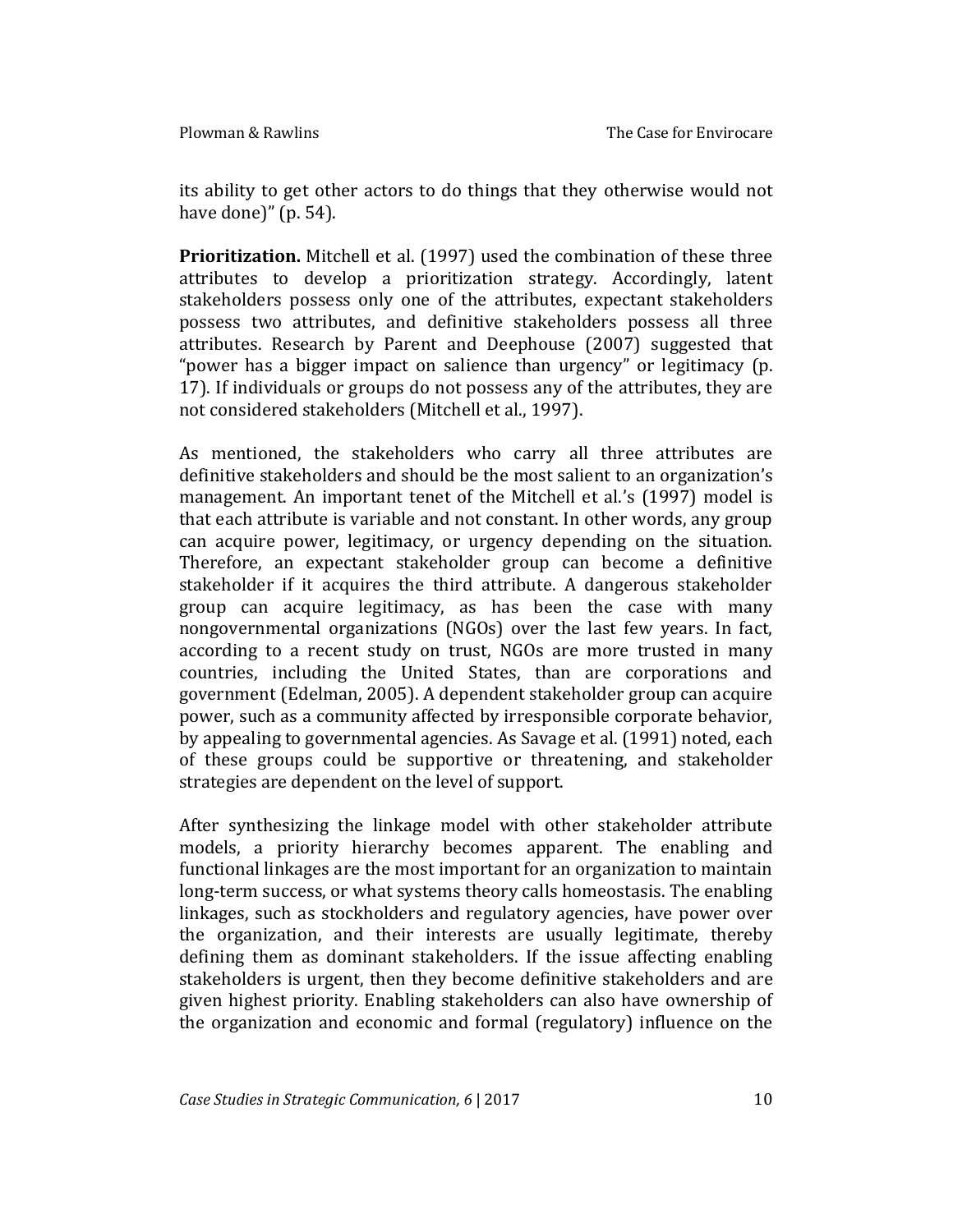organization, according to the model developed by Harrison and St. John (1994).

Functional linkages providing the input necessary to create a product or service include employees, suppliers, and unions, and are also given a high priority. These stakeholders have constant contact with the organization and high levels of involvement. They are economically dependent on the organization, and, as such, the power resides primarily with the organization. In this case, the organization has a moral and legal responsibility to those stakeholders, which also increases their priority. The relationship of employees is also critical to the effectiveness and efficiency of the organization. As such, these publics have legitimate interests in the operations of the organization. Employees would fall under the necessary compatible relationship identified by Friedman and Miles (2002), whereas unions would probably fall under the necessary incompatible relationship classification. Savage et al. (1991) identified unions under the non-supportive stakeholder category, suggesting that they can be a threat to organizational goals.

Functional output stakeholders consume what the organization produces and include consumers, distributors, and retailers. Scholars have noted the recent shift in power from the producers to the retailers, citing large chains such as Wal-Mart and Costco as primarily responsible for this shift. Companies know that long-term customer relations are necessary for financial success. Because these stakeholders have power, legitimacy, and economic influence, any issue that imminently affects their relationship gives them high priority. Savage et al. (1991) considered consumers and employees as mixed blessing stakeholders because they can be supportive or non-supportive depending on the actions of the organization. They suggested a collaborative strategy with these stakeholders.

Normative linkages, such as competitors, have little direct power over the organization but are considered a non-supportive threat by Savage et al. (1991). They fall under the contingent incompatible relationship much of the time, and most organizations devise ways to eliminate them rather than foster positive relations. The only time they become important for cooperative purposes is when the industry is facing an issue with economic or regulatory impact and the peer organizations develop a contingency compatible relationship until the issue is resolved. For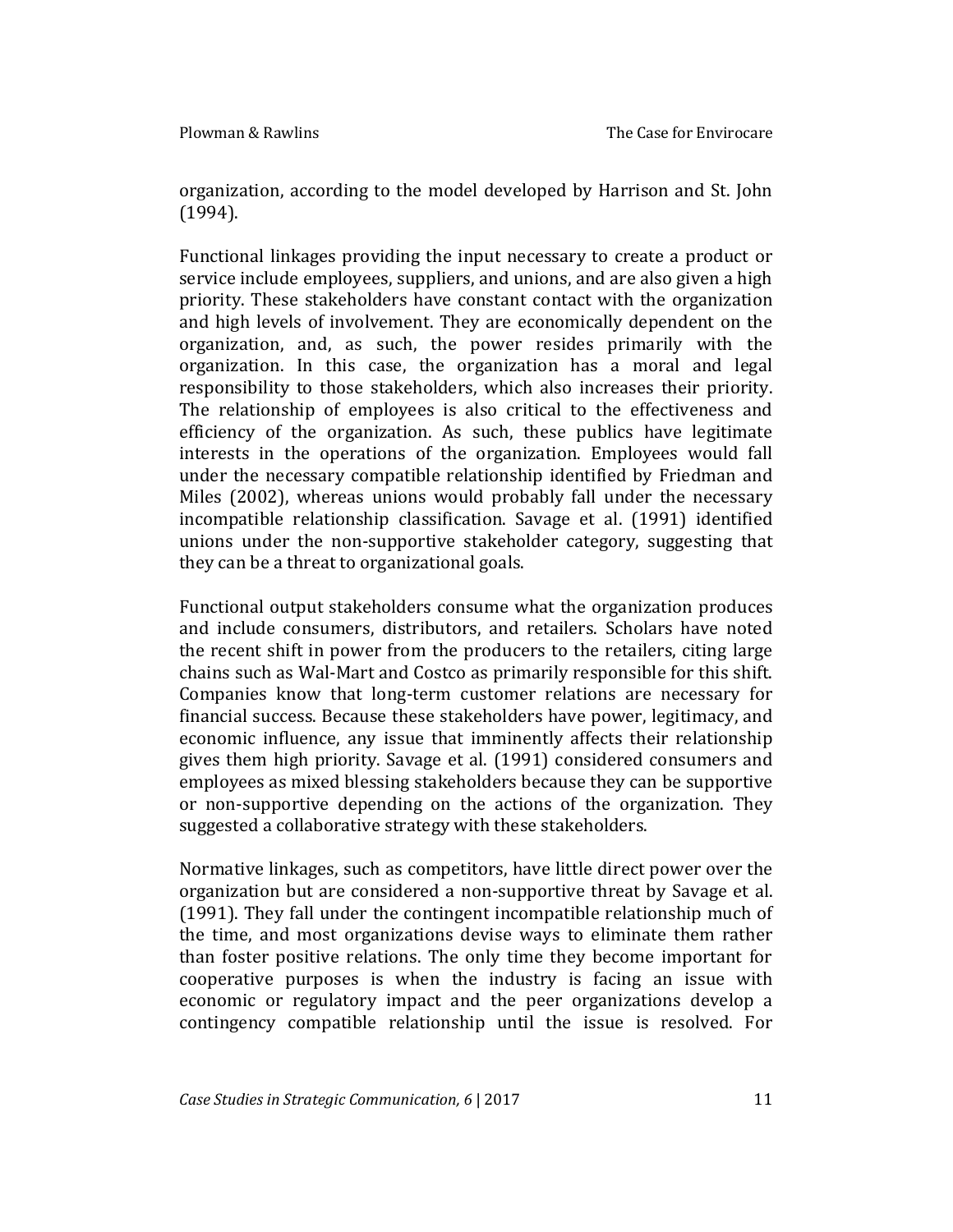example, chemical manufacturers may rally together to fight increased environmental standards that would damage their profitability.

Diffused stakeholders are the most problematic because they do not have direct relationships with the organizations. Because these stakeholders are reactive to organizational actions, they are harder to predict and recognize. These are contingency publics, or what Savage et al. (1991) called a marginal stakeholder group. Diffused publics are usually situational and their relationships to the organization are often temporary. These publics do not have a lot of power over the organization, and their legitimacy is sometimes suspect. Their urgency gives them priority because the issue is usually something that may imminently affect the organization. Because they lack the power and direct influence of other stakeholders, diffused stakeholders will attempt to affect the organization by working through members of the enabling or functional linkages, according to Rawlins and Bowen (2005). In this sense, the diffused stakeholders shift from marginal stakeholders to non-supportive stakeholders, which Savage et al. (1991) identified as likely to form coalitions with other stakeholders to damage the competitiveness of the organization. Therefore, the diffused stakeholders attack the organization through those who have more power and influence on the organization, namely the enabling and functional linkages. For example, activist groups ask consumers to boycott products, or NGOs ask the government to increase regulations to prevent certain activities. Because of the appeal process of the diffused stakeholders, these groups cannot be ignored and to do so can lead to serious financial losses and damaged reputations.

To sum, the enabling and functional linkages have the greatest priority as stakeholders because their power/dependency/influence relationship is frequent and critical to the regular operations of the organization. Normative linkages, as competitors, are constantly on the mind of the organization, but not as groups that have a stake in the operations of the organization. This only changes when the industry or profession is faced with a crisis that requires cooperative effort. The diffused linkages do not require as much attention and have a lesser priority, except when they react to an organization's action or policy. Urgency is the variable that increases the priority of any of these stakeholders. However, this method of prioritizing does not answer the question of who will become the active groups in urgent situations. The next step will address that problem.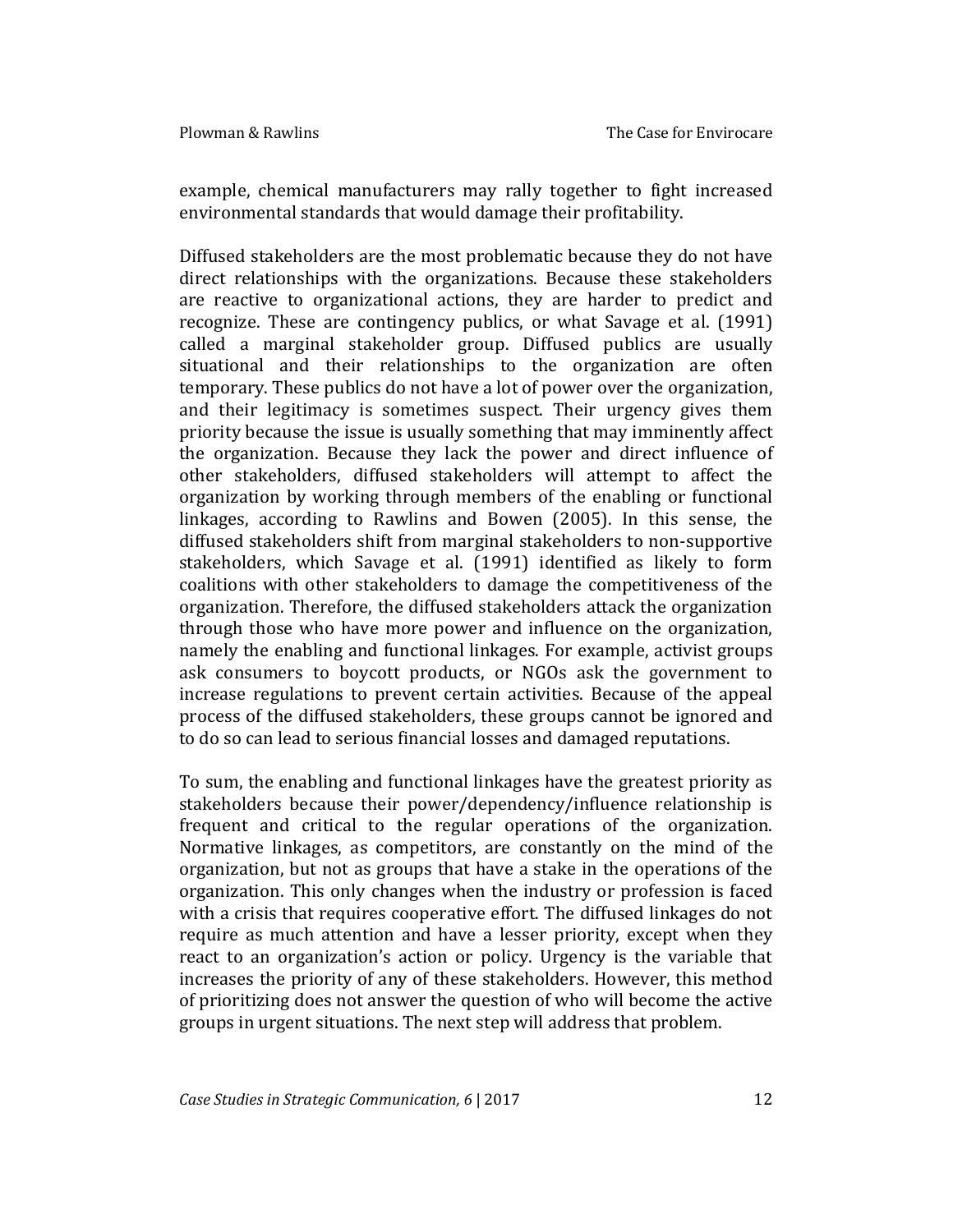### **Prioritizing Stakeholders According to Their Relationship to the Situation**

As noted above, Grunig and Repper (1992) made a distinction between publics and stakeholders: "Stakeholders are people who are linked to an organization because they and the organization have consequences on each other—they cause problems for each other" (p. 125). Examples of this include employees or residents of a community, which Grunig and Repper suggested are often passive. On the other hand, "the stakeholders who are or become more aware and active can be described as publics" (p. 125).

Building on the Dewey (1927) definition of a public—a group of people who face a similar problem, recognize the problem, and organize themselves to do something about it—J. Grunig (1984) segmented publics based on active or passive communication behavior. He stated that those who do not face a problem are *non-publics*, those who face the problem but do not recognize it as problematic are *latent publics*, those who recognize the problem are *aware publics*, and those who do something about the problem are *active publics*. Grunig (1989) identified three variables that explain why certain people become active in certain situations. These variables—level of involvement, problem recognition, and constraint recognition—led to the development of the situational theory of public behavior. Grunig and other researchers have used situational theory to explain communication behavior and "the effect that communicating has on cognitions, attitudes, and other behaviors" (Grunig & Repper, 1992, p. 135).

*Level of involvement* is measured by the extent to which people connect themselves personally with the situation. However, people do not seek or process information unless they recognize the connection between them and a problem, which is the level of *problem recognition*. Whether people move beyond information processing to the information seeking behavior of active publics often depends on whether they think they can do something about the problem. Those who think that nothing can be done have high *constraint recognition* and are less compelled to become active in the resolution of the problem. Another consideration, *referent criteria*,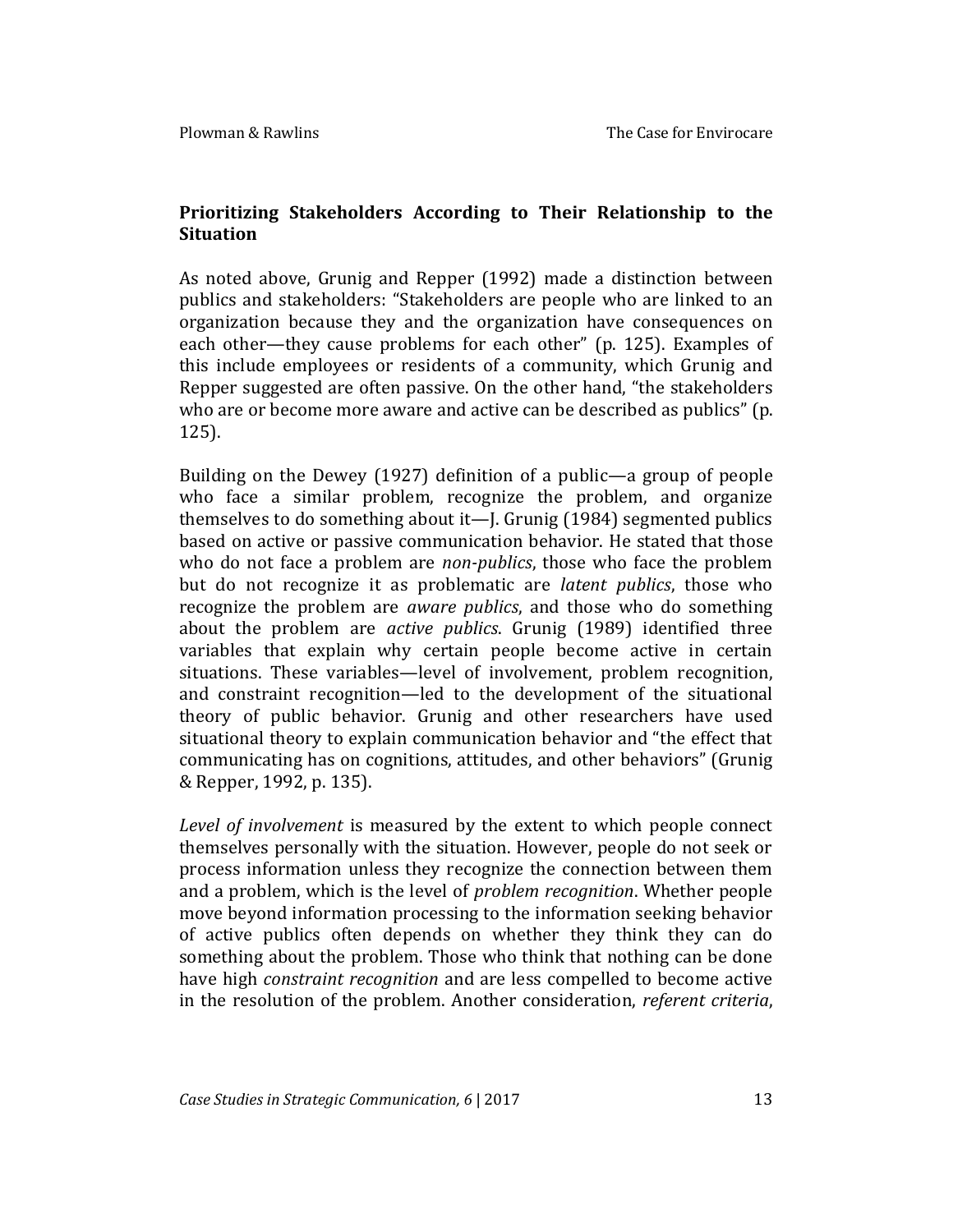is the guideline that people apply to new situations based on previous experiences with the issue or the organization involved.

Grunig and Repper (1992) concluded, "Publics consist of people with similar levels of problem recognition, constraint recognition, and involvement for the same issues or problems" (p. 139). Grunig (1983) tested the theory using problems that would create active and passive publics and found four kinds of publics: *all-issue publics* that are active on all issues, *apathetic publics* that are inattentive to all issues, *single-issue publics* that are active on a small subset of the issues that concern them, and *hot-issue publics* that are active on a single issue that involves nearly everyone and that has received a lot of media attention.

To summarize this step, active publics will hold higher priority than aware and latent publics. Whether stakeholders will become active publics can be predicted by whether the problem involves them, whether they recognize the problem, and whether they think they can do anything about it. Publics in the diffused linkage are more likely to be single-issue publics or hot-issue publics, and their priority will diminish once the problem is resolved. Enabling and functional linkages are also likely to only become active on issues that involve them, but because the behavior of the organization has more of an impact on their power/dependency/influence relationship, they are also more likely to be multiple-issue publics.

Referring back to the section on attributes, latent publics have lower salience to an organization because they only possess one of the three attributes of power, legitimacy, and urgency. These stakeholders are further identified as dormant, discretionary, or demanding. The *dormant* stakeholder has power but no legitimacy or urgency in its claim. Therefore, its power remains unused. *Discretionary* stakeholders possess legitimacy, but no power to influence and no urgency in the claim, and therefore are reliant on the good will of the organization rather than through any other pressure. This group most likely falls under what Carroll (1991) called discretionary social responsibility, a reliance on corporate philanthropy according to Mitchell et al. (1997). The *demanding* stakeholder has urgency, but no legitimacy or power. These groups could be bothersome, but not dangerous.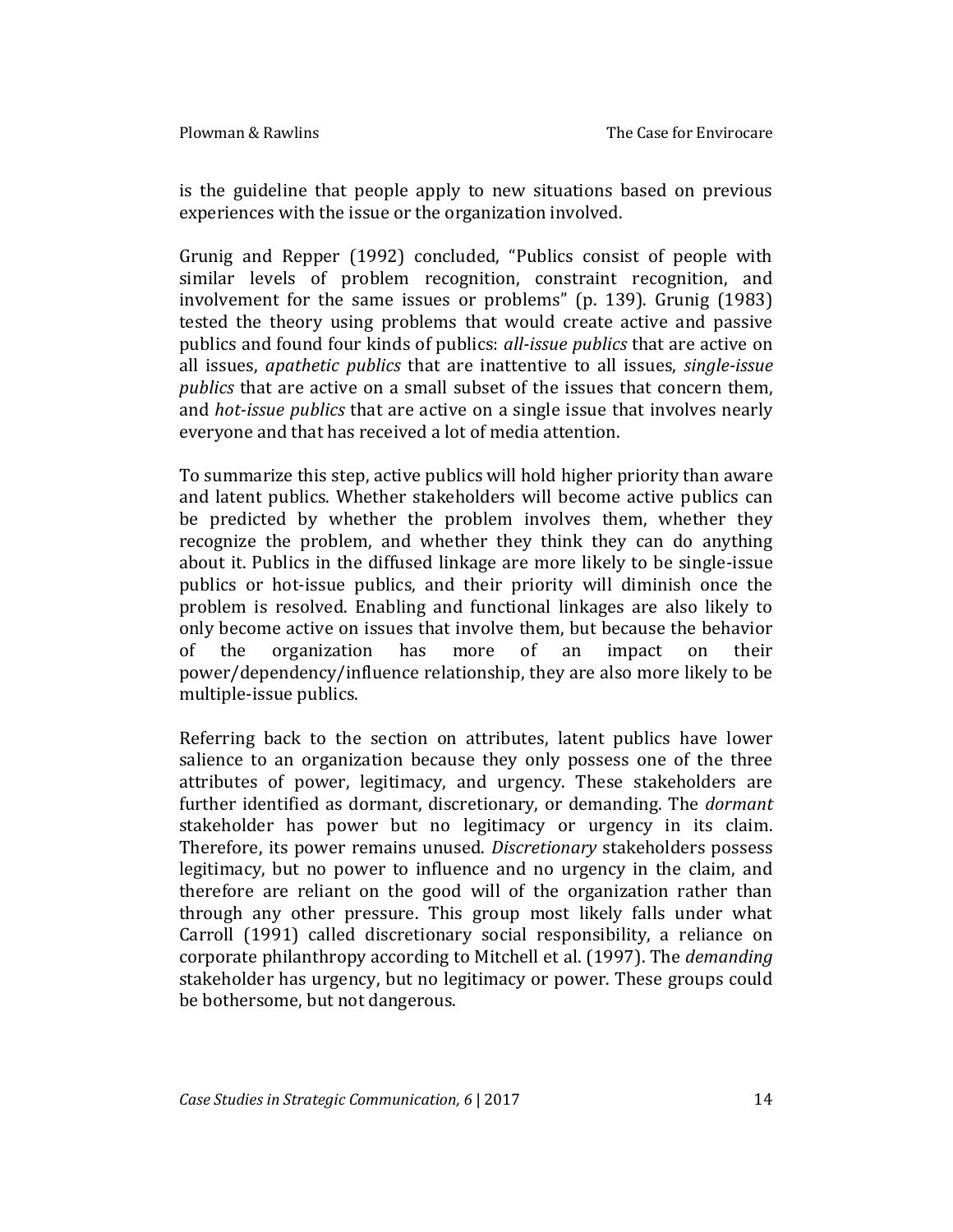Expectant stakeholders are a mix of what Grunig and Repper (1992) defined as active and aware publics. They possess two attributes and thereby increase their salience, but that saliency may only be an awareness of an issue rather than active involvement. These stakeholders are organized into dominant, dependent, and dangerous stakeholders. *Dominant* stakeholders have power and legitimacy and may be only aware publics, but because they can easily become active, they receive much of management's attention. *Dependent* stakeholders have legitimacy and urgency and can be active publics. The inclusion of a dependent relationship in the prioritization scheme is important because it recognizes that stakeholder priority is not limited to influence over the organization. Organizations should be socially and morally responsible to stakeholders that have a legitimate and urgent claim and who depend on the organization to address and resolve the claim. *Dangerous* stakeholders are definitely active publics and have urgency and power, but lack legitimacy. These stakeholders may become violent or coercive to achieve their claims. Social activist groups sometimes engage in forms of protests, boycotts, and (in extreme cases) damage to property and lives.

In order for a firm to effectively manage its stakeholders' self-interests the interests of key stakeholders must be integrated into the purpose of the organization as well stakeholder relationships managed in a strategic manner (Freeman & McVea, 2001). These self-interests can be defined as those underlying, broader, and more abstract values that individuals and organizations may have in common (Fisher, Ury, & Patton, 1990). Selfinterests, according to the public relations literature, are not necessarily selfish interests but those interests that have intrinsic value for the survival of an entity, e.g. quality of life, needs of family and friends, and even economic well-being (Wilson, 2005). These self-interests motivate individuals and organizations to act and to change behavior.

Taken one step further, *enlightened self-interests* assist relationships in becoming mutually satisfactory in the long-term among related stakeholders. This is inherently two-way symmetrical—as in the models in the public relations literature—because stakeholders have a constraining effect and have consequences for each other. The basic survival of an organization in the long-term depends on the relationship of self-interests and enlightened self-interests between it and its stakeholders (Plowman, 2005). L. Grunig, J. Grunig, and Dozier (2002)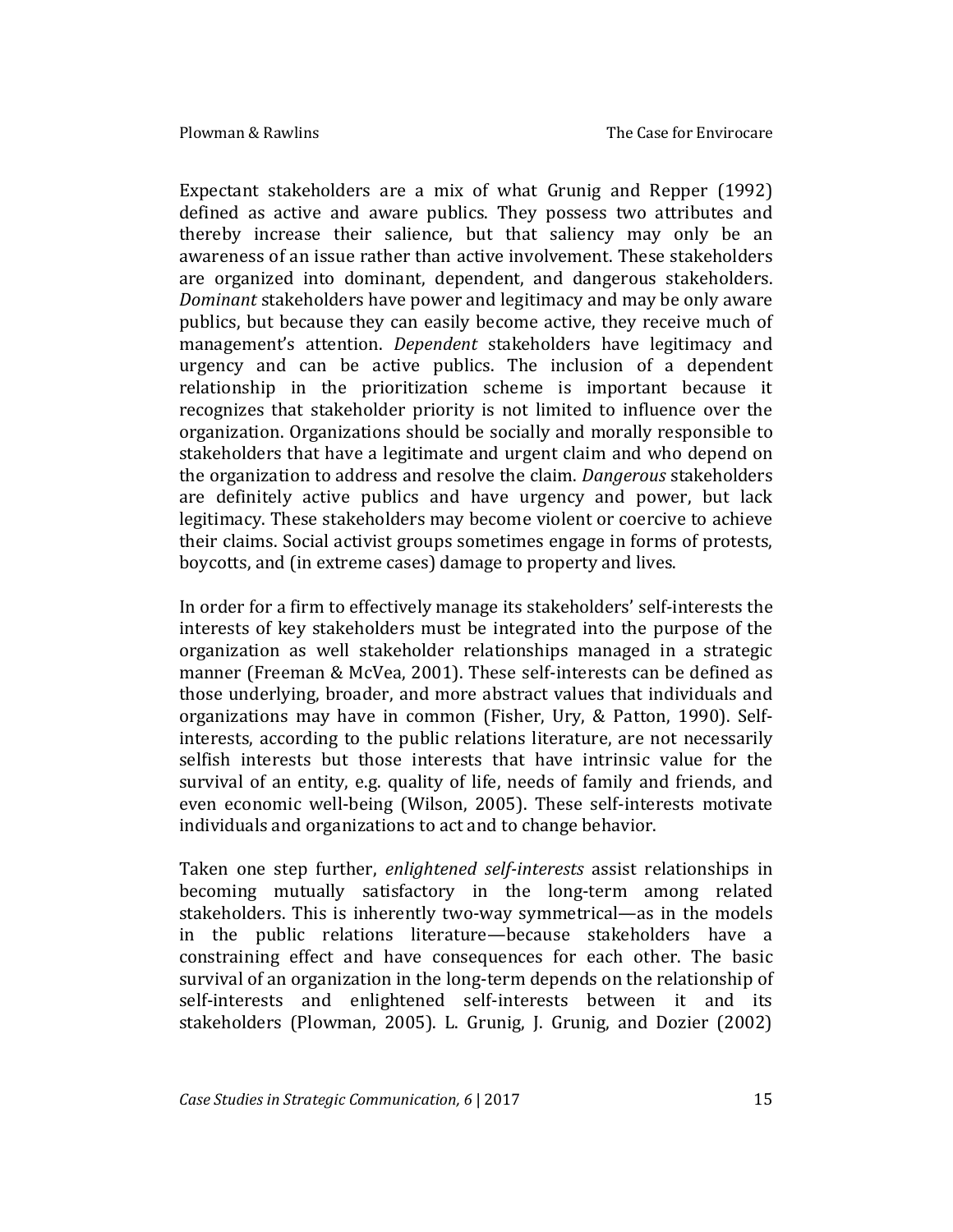suggested that "using the two-way symmetrical model or… the *mixedmotive model* could almost always increase the contribution of public relations to organizational effectiveness" (p. 309).

To complete this discussion of publics, there is another critical step. According to Wilson (2005), there are three types of publics to consider when developing communication strategies: priority publics, intervening publics, and influentials.

*Priority publics* are those whose participation and cooperation are required to accomplish organizational goals. They are the stakeholders who have the highest priority according to their power/dependency/influence relationship, the urgency of the issue, and their level of active involvement in the issue. To communicate effectively with these stakeholders, an organization must understand them as well as possible. Priority publics can be profiled by their demographics, lifestyles and values, media preferences, and self-interests. Effective strategies appeal to the self-interests of the priority publics and reach them through the most appropriate channels. Knowing publics according to these characteristics will also help an organization plan goals consistent with its publics' needs and interests.

The *intervening publics* pass information on to the priority publics and act as opinion leaders. Sometimes these publics, such as the media, are erroneously identified as priority publics. If an organization is satisfied when the message stops at a public, then it is a priority public. If the expectation is that the message will be disseminated to others, it is an intervening public. In most cases the media are intervening publics. Other influentials can be important intervening publics, such as doctors who pass information on to patients and teachers who pass information on to students. The success of many campaigns is determined by the strength of relationships with intervening publics.

*Influentials* can be intervening publics, but they also affect the success of public relations efforts in other ways. Influentials can either support an organization's efforts or work against them. Members of some publics will turn to opinion leaders to verify or refute messages coming from organizations. The opinions of these personal sources are much more influential than the public relations messages themselves. Therefore,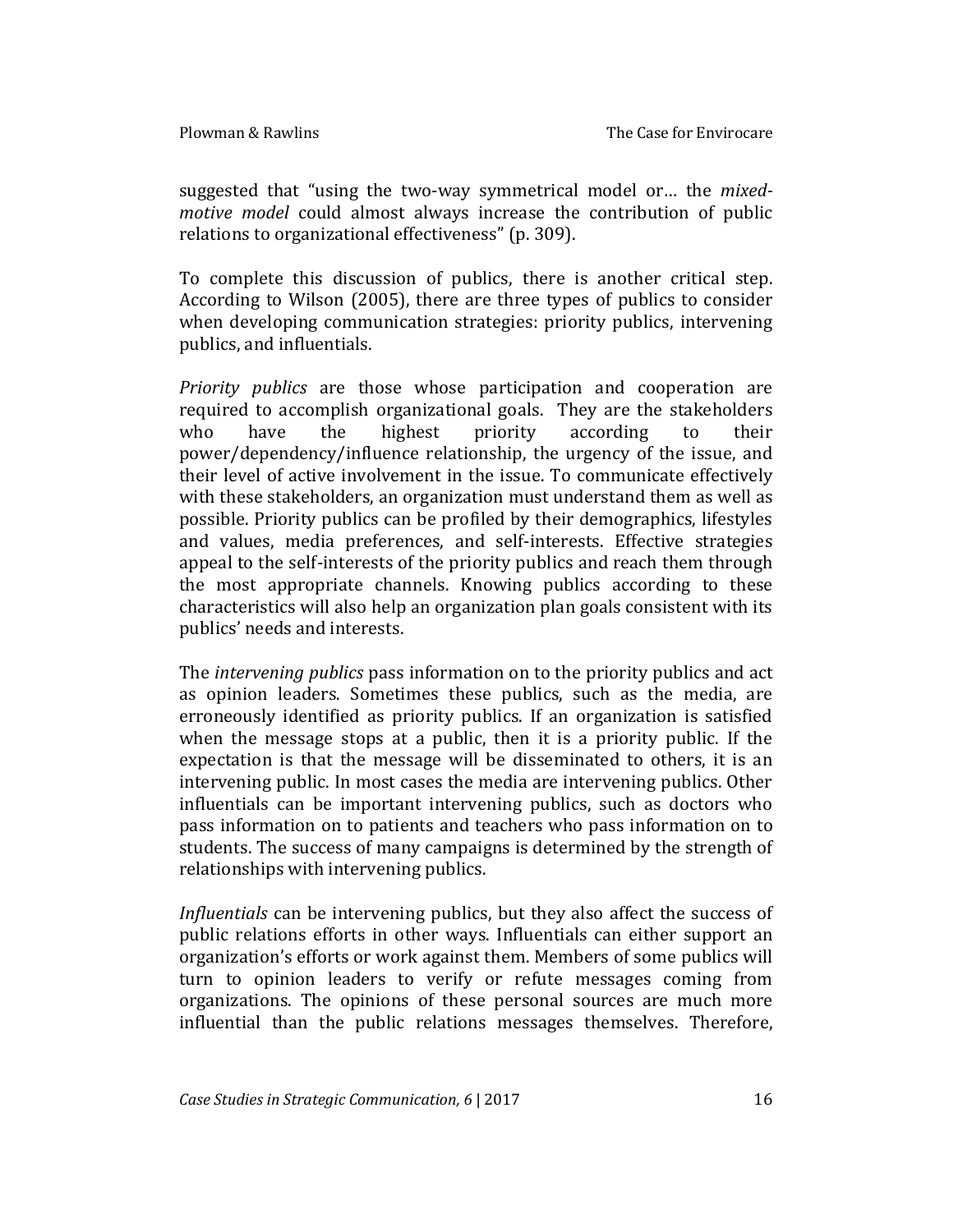successful campaigns must also consider how messages will be interpreted by influentials who act as either intervening or supporting publics. Spicer (2007) added stakeholders and influentials in terms of risk: "Stakeholders with claims incur risk, [while] influencers do not" (p. 30).

In summary, stakeholders that become active publics and that can influence the success of an organization, or can appeal to the other stakeholders who have that influence, should become priority publics for communication strategies. Publics that are critical to getting the information to the priority publics, such as the media, need to be recognized as intervening publics who are critical to the success of the communication strategy. Influential groups or individuals may not be stakeholders in the organization but may be important in shaping or framing the way the message is interpreted by the priority public, and therefore must be a part of the communication strategy.

#### **Summary**

The first three steps to stakeholder analysis, according to Harrison and St. John (1994), are to identify stakeholders, classify them into meaningful groups, and prioritize them. By combining the stakeholder relations and public relations literature, a more comprehensive process for prioritizing the stakeholder groups, particularly those that become active publics, has been provided.

Developing positive relationships with stakeholders is a necessity for organizations. Traditional management usually responds to the stakeholder that makes the most noise (Savage et al., 1991), but if the organization has not properly prioritized its stakeholders and their relationships, the squeaky wheel stakeholder may receive more attention than it needs or deserves.

Too often the squeaky wheel is attributed to the stockholders. One of the reasons there is so much confusion and conflict over stakeholder theory is that too many managers and scholars see stakeholder management as the enemy of stockholder management. Some managers feel that the only way to effectively manage stakeholders is to put the interests of stockholders somewhere other than first on the list. This leads to a stakeholder versus stockholder perspective, which eventually leads to conflict.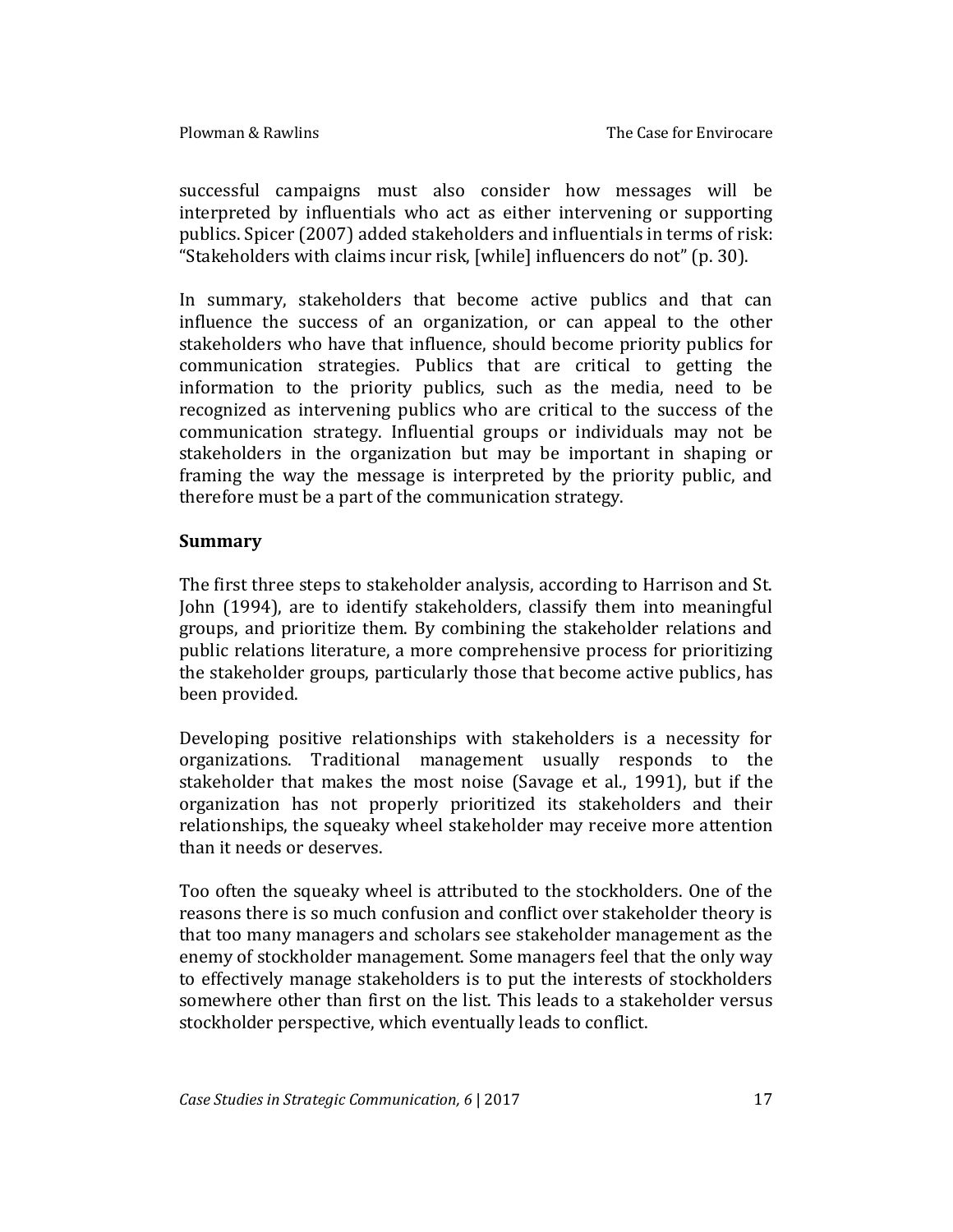Freeman & McVea (2001) believed that stakeholder theory should never be viewed in a stakeholder versus stockholder perspective. The days of always putting the stockholders at the top of the list, no matter what, are gone. "'Stockholder theory' is an idea whose time has come and gone… I believe we can safely say that the stockholder theory is or at least should be intellectually dead" (Freeman, 1994, p. 413). Certainly shareholders will consistently be one of the key stakeholders in a firm, but there needs to be a balance; there will be times when shareholder interests should not come first.

Ogden and Watson (1999) conducted a study in the United Kingdom on the recently privatized water industry. By observing different companies that sell the same good (water), Ogden and Watson learned what effective organizations did well. The researchers observed that there were times when managers put the interests of customers in front of the interests of the organization's shareholders, not knowing what the reaction would be. Ogden and Watson (1999) concluded, "It is possible, to some extent, to align the apparently conflicting concerns of different stakeholder groups" (Ogden & Watson, 1999, p. 536).

Similarly, Preston and Sapienza (1990) evaluated 108 companies' stakeholder relationships. The authors concluded, "There is no indication in this data that managers have pursued growth objectives… at the expense of major stakeholder interests. Instead, the higher the growth and profit indicators, the more favorable the performance ratings for most major stakeholders" (Preston & Sapienza, 1990, p. 373).

This research provides evidence that the squeaky wheel may not be the stakeholder with the greatest priority. Knowledge from this study was used to create a more systematic and comprehensive approach to prioritizing stakeholders.

## **Strategy**

The new model of stakeholder analysis begins by using the linkage model to identify stakeholders. These groups are identified according to a broader category of internal and external stakeholders who have consequences for Envirocare with regard to Initiative One. Next,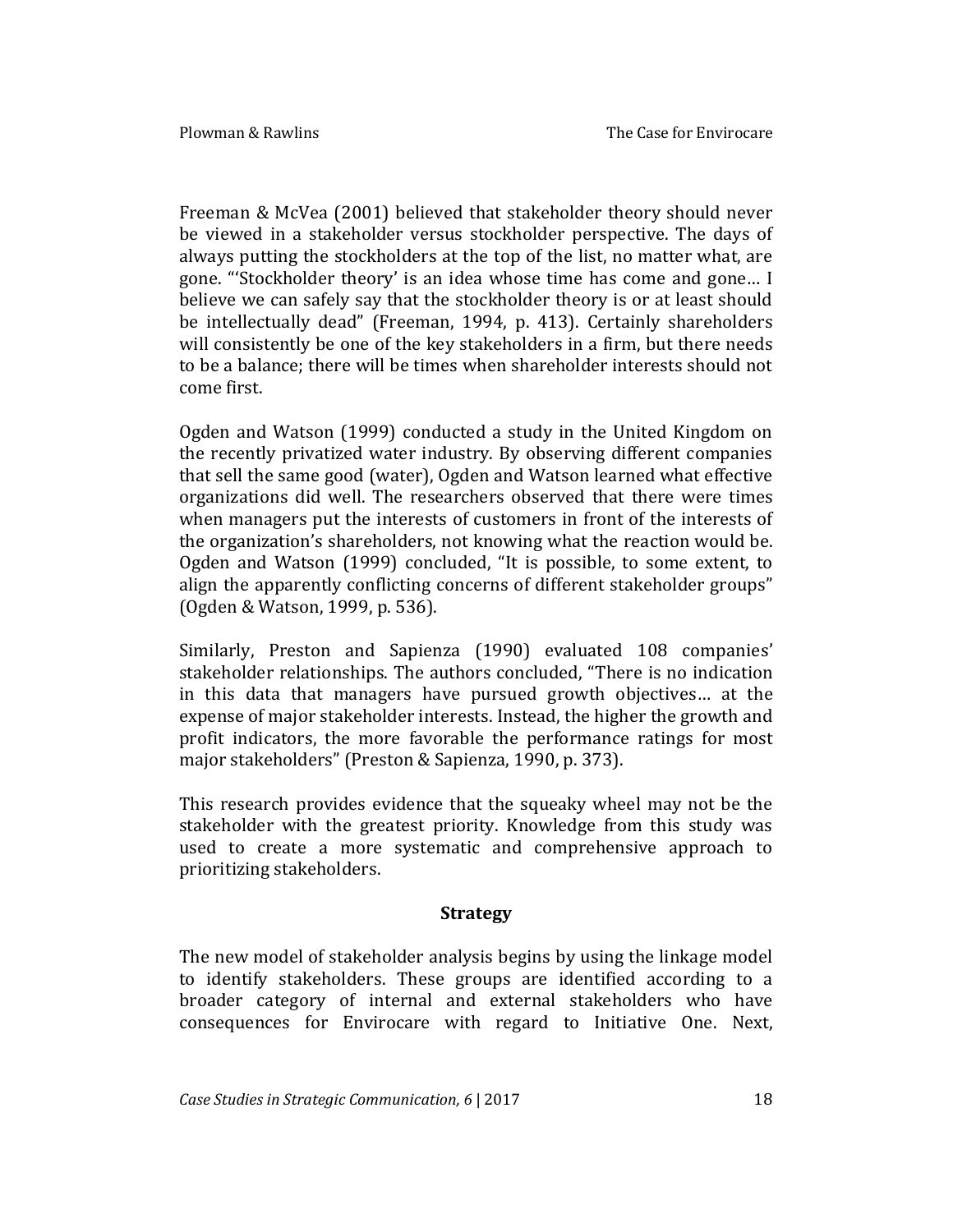stakeholders are examined according to their attributes, including power, legitimacy, and urgency—all of which also fall under enabling, functional, normative, and diffused linkages. Attributes mean nothing without the context of the situation. Therefore, as stakeholders are being examined, careful consideration should be made for active, aware, and latent publics as well as the support relationship involved in the single-issue regulatory environment of the normative and diffused linkages. Attributes are listed in a chart that organizes the information. Attributes and situation considerations are then used to prioritize stakeholders.

Proper measures need to be taken in determining which stakeholders are most important. The most influential stakeholders must be prioritized first in order to maximize use of all resources. For example, Envirocare has a number of stakeholders who have a direct, enabling effect on the company. Some that have a greater effect are the state legislature and other government regulatory agencies. If Envirocare does not focus on its key stakeholders and recognize their importance, then Initiative One will pass and Envirocare will eventually have to file for bankruptcy.

Using this new model (see Figure 1), a qualitative case study of Envirocare and Initiative One was planned, beginning with stakeholder identification. Nine direct observations of Envirocare's headquarters and plant site were scheduled. Documents on Initiative One were collected from proponents and opponents of the initiative. Interviews with many of the stakeholder groups were scheduled in order to gain more information about those groups.

Data from the direct observations, documents, and interviews were triangulated (Yin, 2009) so that Envirocare could specifically target its most influential stakeholders to create an effective campaign against Initiative One.

### **Execution**

### **Identification**

**Enabling linkage.** In relation to Envirocare, the stakeholders most responsible for allowing the organization to exist are those related to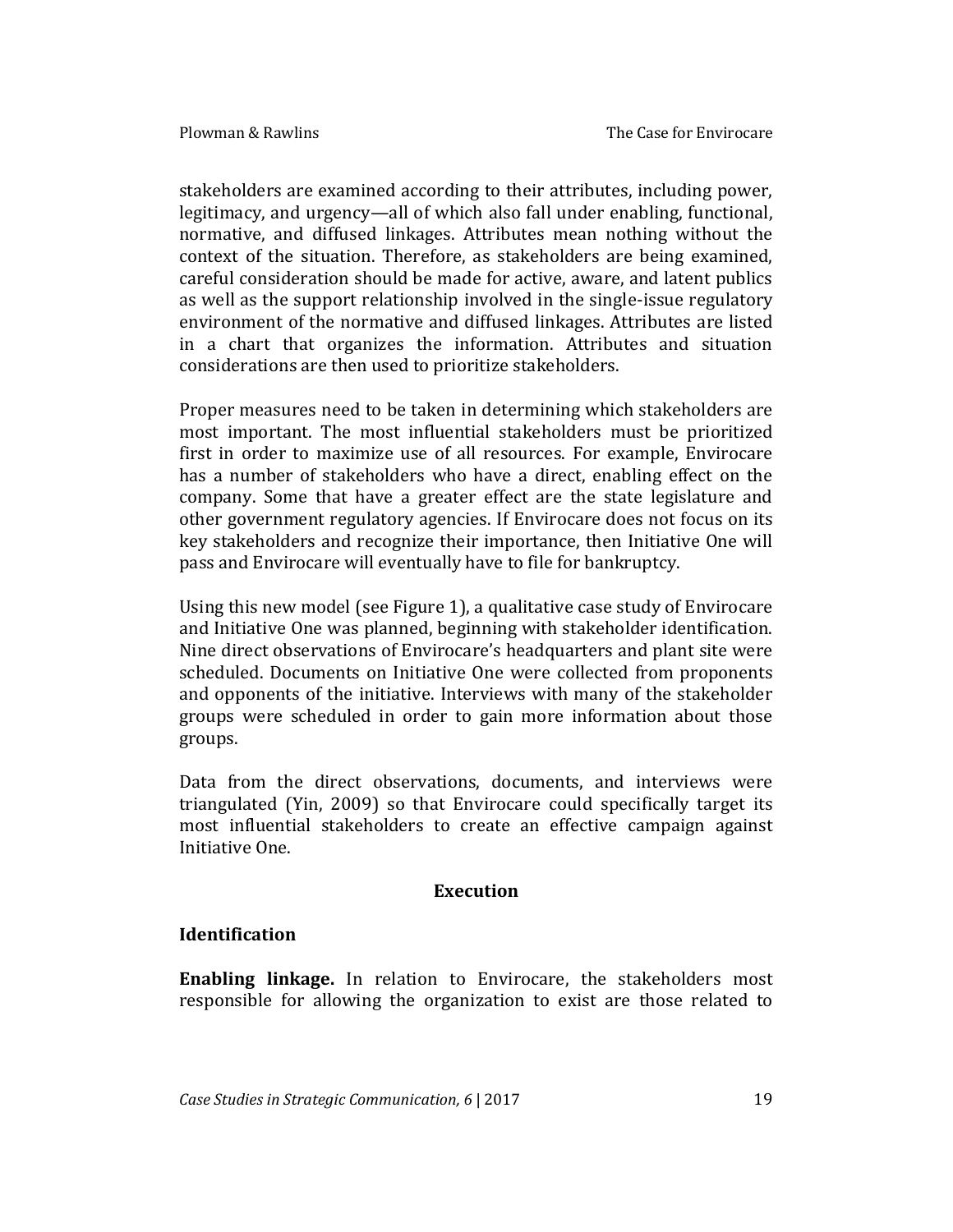

Plowman & Rawlins The Case for Envirocare

**1.** Stakeholder Prioritization Model.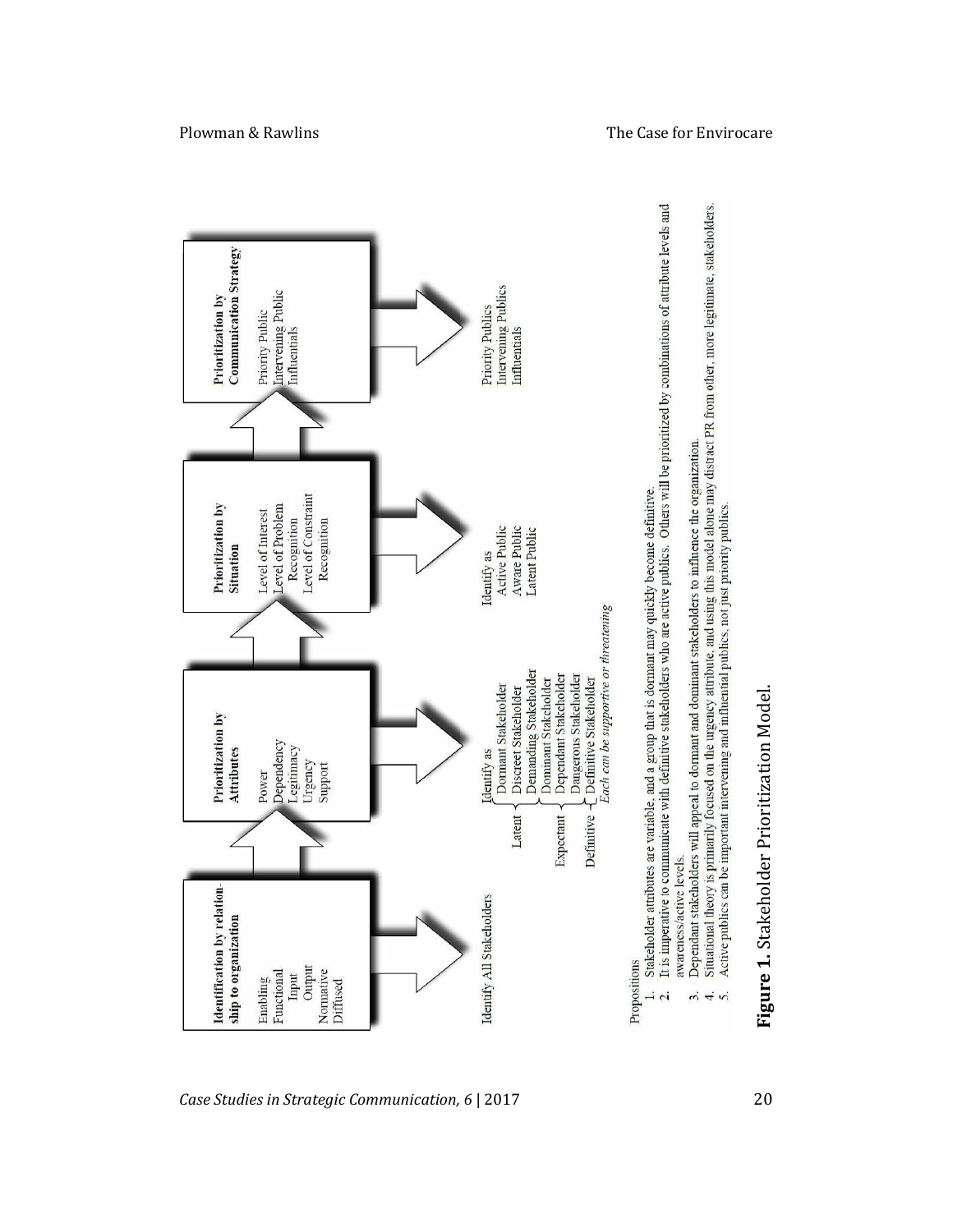government bodies, both national and state. As a waste disposal facility, the actions of Envirocare fall under a variety of governmental regulatory agencies ranging from the Environmental Protection Agency to the Department of Defense. If any of these agencies opposed Envirocare on any matter and imposed sanctions or fines on the company, Envirocare would not be able to function and would eventually shut down. Therefore, Envirocare depends on the continual support of these enabling publics to be able to continue operations. The main enabling stakeholders for Envirocare are:

- Regulatory government bodies—state, local, and federal (e.g. Utah Department of Transportation, Utah Division of Radiation Control, Utah Health and Water, Utah Division of Water Quality, Utah Department of Health, Tooele County Government, U.S. Environmental Protection Agency, U.S. Nuclear Regulatory Commission, U.S. Department of Energy, U.S. Department of Defense, etc.) [Note: All of these agencies are led by an elected official who wishes reappointment. Their application of policy and their stance on Initiative One directly affects their potential for reelection. The authority vested in each organization mentioned above enables them to shut down or perpetuate Envirocare's operations.]
- Tooele County Government (e.g Tooele Mayor Charlie Roberts, County Commissioner Dennis Rockwell, Chamber of Commerce Director Jack Howard, school board)
- Clientele (e.g. U.S. Department of Defense, state governments, defense contractors dealing with nuclear technology)
- Utah government (e.g. governor, senator, legislature)

**Functional linkage.** The group most responsible for allowing Envirocare to function in its day-to-day operations is its employees. Transportation and emergency management are also vital to the company because without them the company would not be able to effectively function. The main functional stakeholders for Envirocare are:

Employees (e.g. on-site medical, clean-up crews)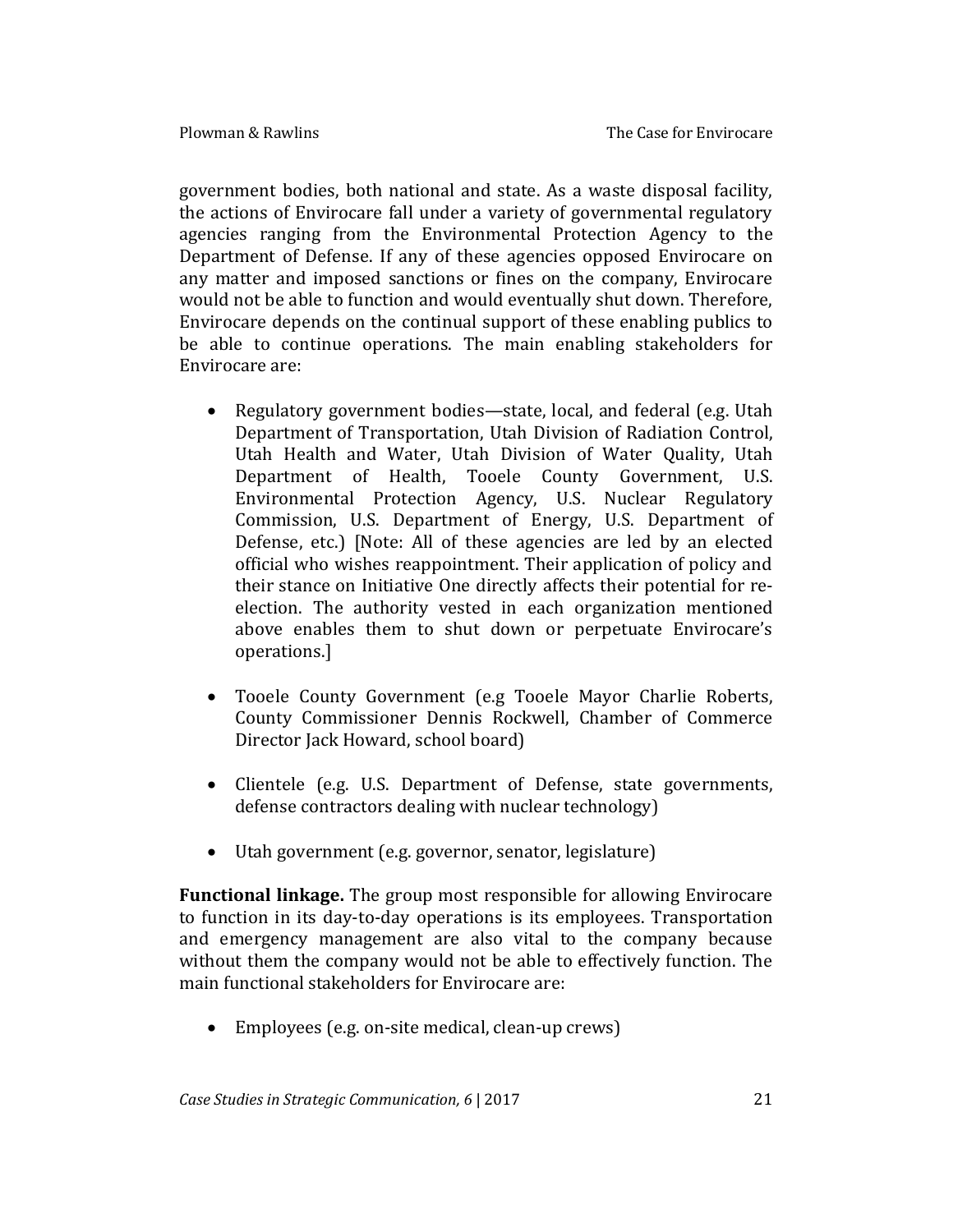- Emergency management (e.g. State Department of Highway Patrol, Tooele Valley Regional Medical Center and Fire District, Wendover emergency response units, Utah Division of Radiation Control)
- Owner of Envirocare

**Diffused linkage.** Groups that were trying to lobby against Envirocare or to disrupt its operations in some other way became stakeholders because of the perceived threat on the company. These include:

Tooele County citizens

**Normative linkage.** Although they do not have a direct link to Envirocare, the following stakeholders have been identified because they share common interests—such as safety, contamination, and property value with some other group involved with Envirocare. These include:

- Families of Envirocare employees
- Tooele County citizens (including homeowners)
- Opposition groups
- Competitors (WCS of T, Int. Uranium)

**Internal and external stakeholders.** When analyzing the effects of these stakeholders on Envirocare, each group's position of influence and potential for threat were examined. This was done by organizing the stakeholders into a chart that listed the self-interests and relationships of each. For the sake of brevity, only the first portion of the chart is displayed (see Table 1).

### **Prioritization and Evaluation of Stakeholders for Envirocare**

Based on the stakeholder analysis and chart, the following prioritization was determined.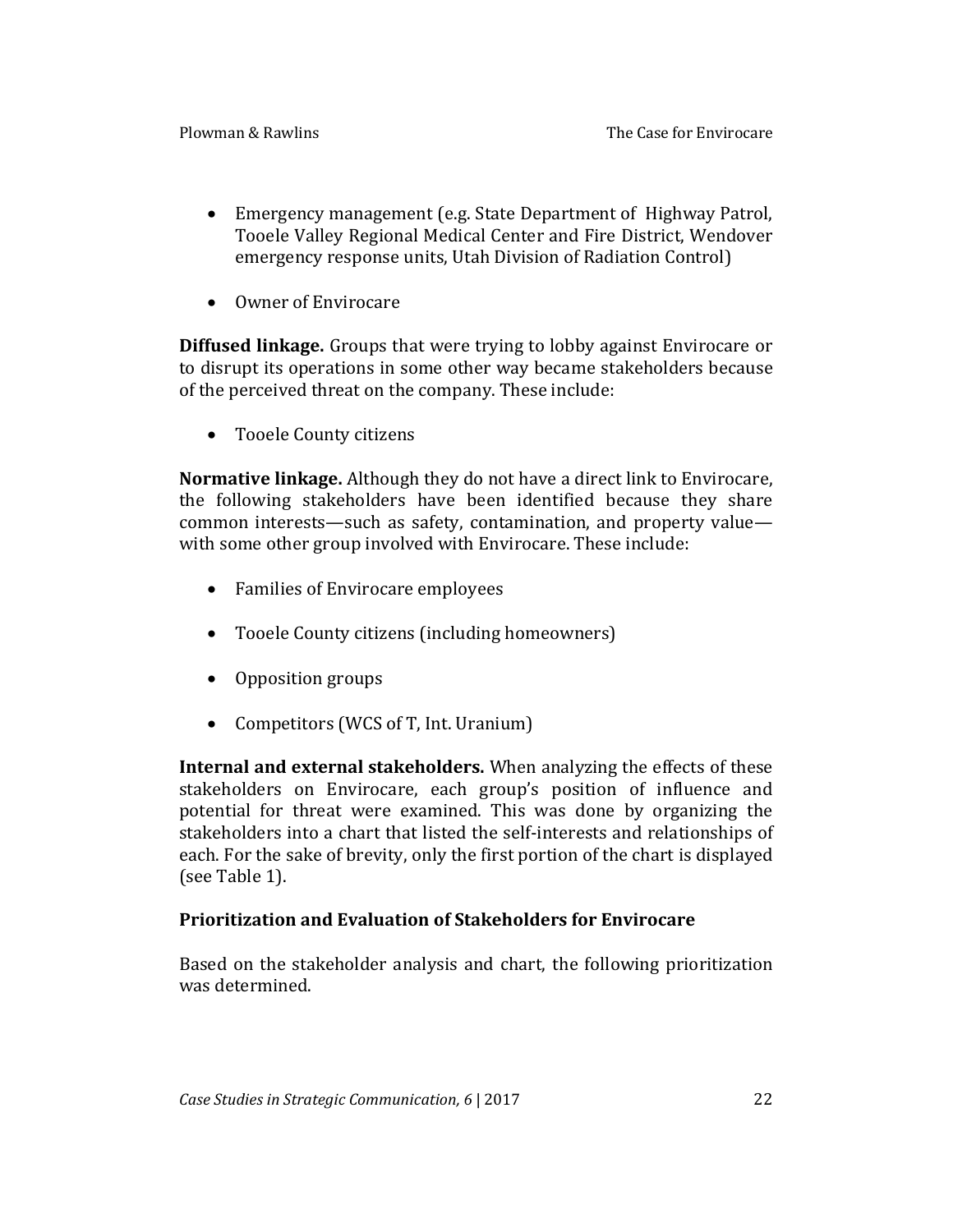| Level of<br><b>Stakeholder</b> |                                                                    | Stakeholder Self-interests                                                                                                                                                    | <b>Relationship to</b><br><b>Situation and Opinion</b><br><b>Leaders</b>                                                                                                                                          |
|--------------------------------|--------------------------------------------------------------------|-------------------------------------------------------------------------------------------------------------------------------------------------------------------------------|-------------------------------------------------------------------------------------------------------------------------------------------------------------------------------------------------------------------|
| Active                         | Owner                                                              | • Make money<br>• Grow the corporation<br>Stability<br>$\bullet$<br>• Prestige<br>• Portfolio                                                                                 | Internal public of<br>Envirocare<br>• Against Initiative One<br>• Supporting all work<br>against Initiative One                                                                                                   |
| Active                         | Envirocare<br>Employees<br>$\bullet$ Emergency<br>Response<br>Team | • Make money<br>$\bullet$ Be safe<br>• Job security<br>Stability of family<br>Healthcare benefits<br>• Good work<br>environment<br>• Rewards and incentives<br>• Satisfaction | • Internal public of<br>Envirocare<br>• Responsible for<br>taking care of the<br>waste<br>• Very important in<br>stopping Initiative<br>One as they went<br>door to door and took<br>signatures off the<br>ballot |

**Table 1.** Chart of stakeholders, self-interests, and relationships (excerpt).

- 1. Utah Farm Bureau: The farmers' bureau was prioritized as the number one stakeholder. This is because the Utah Farm Bureau had come out very strongly in support of Envirocare—so much so that they have provided the manpower necessary to go door to door and fight the initiative by officially removing names from the petition.
- 2. Utah State Legislature: The number two stakeholder was the Utah State Legislature because they actually had the power to give Envirocare permission to process and carry the higher-level waste. Also, because the public eye was so closely scrutinizing the legislature's position and statements regarding Initiative One, they became powerful media magnets. By persuading them to oppose Initiative One, Envirocare would have access to enormous amounts of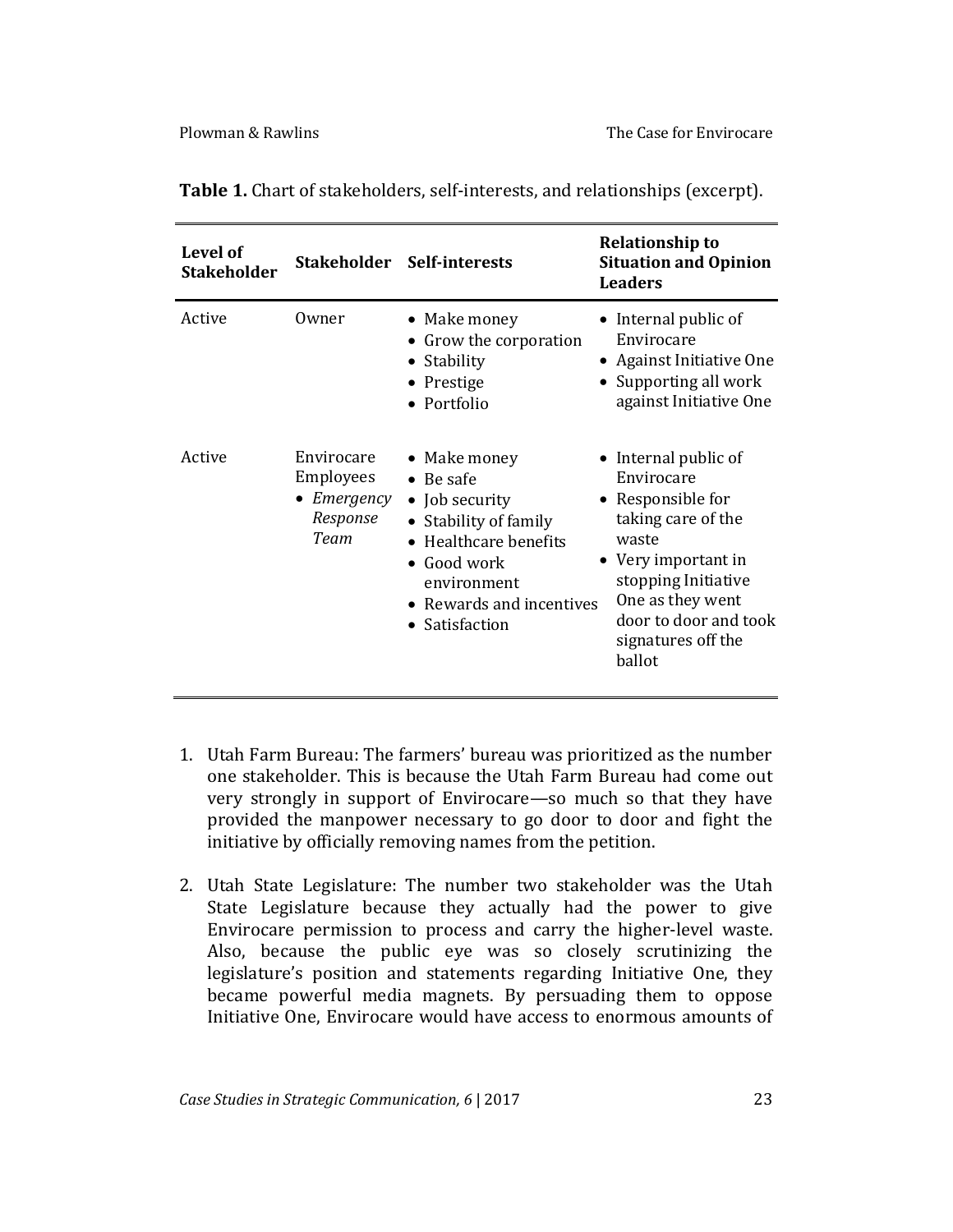media coverage that would hopefully affect the voters in a positive way.

- 3. Congressional delegates: The next stakeholder was the congressional delegates for the key voters' specific area. These opinion leaders were very important to target because of their significant influence over their constituents. If Envirocare could persuade the delegates to side with the company, it was very likely that many of their constituents would do the same. In addition, the delegates became powerful media magnets because the public eye was so closely scrutinizing their positions and statements regarding Initiative One.
- 4. Media outlets: Media outlets were next in importance on the list of stakeholders because they had such a large influence over the public at large. Thus far, the media had been generally negative toward Envirocare, but if it were possible to bring them to Envirocare's side or at least to a more neutral position—the company would see a jump in support because of more fair and favorable coverage of the issues behind Initiative One.
- 5. Envirocare employees: The employees of Envirocare and their families were the next stakeholders because, like the farmers' bureau, they had provided the manpower necessary to take the names off of the ballot supporting Initiative One. Also, these people were key opinion leaders in the Tooele County area. Because the media sought their discourse on the topic of Initiative One, they would have a positive effect on media coverage regarding the initiative. Also, they could initiate a grassroots movement through word-of-mouth efforts. Because these types of movements are more personal in nature, they tend to create a much longer-lasting effect upon voters' decisions.
- 6. Government of Utah: Utah's state government came next on the list because of its power to sway opinion as well as its ability to grant Envirocare permission to handle the higher-level waste. Also, because the public eye was so closely scrutinizing the state government's position and statements regarding Initiative One, it became a powerful media magnet. By persuading the state government to oppose Initiative One, Envirocare would gain access to enormous amounts of media coverage to positive affect the voters.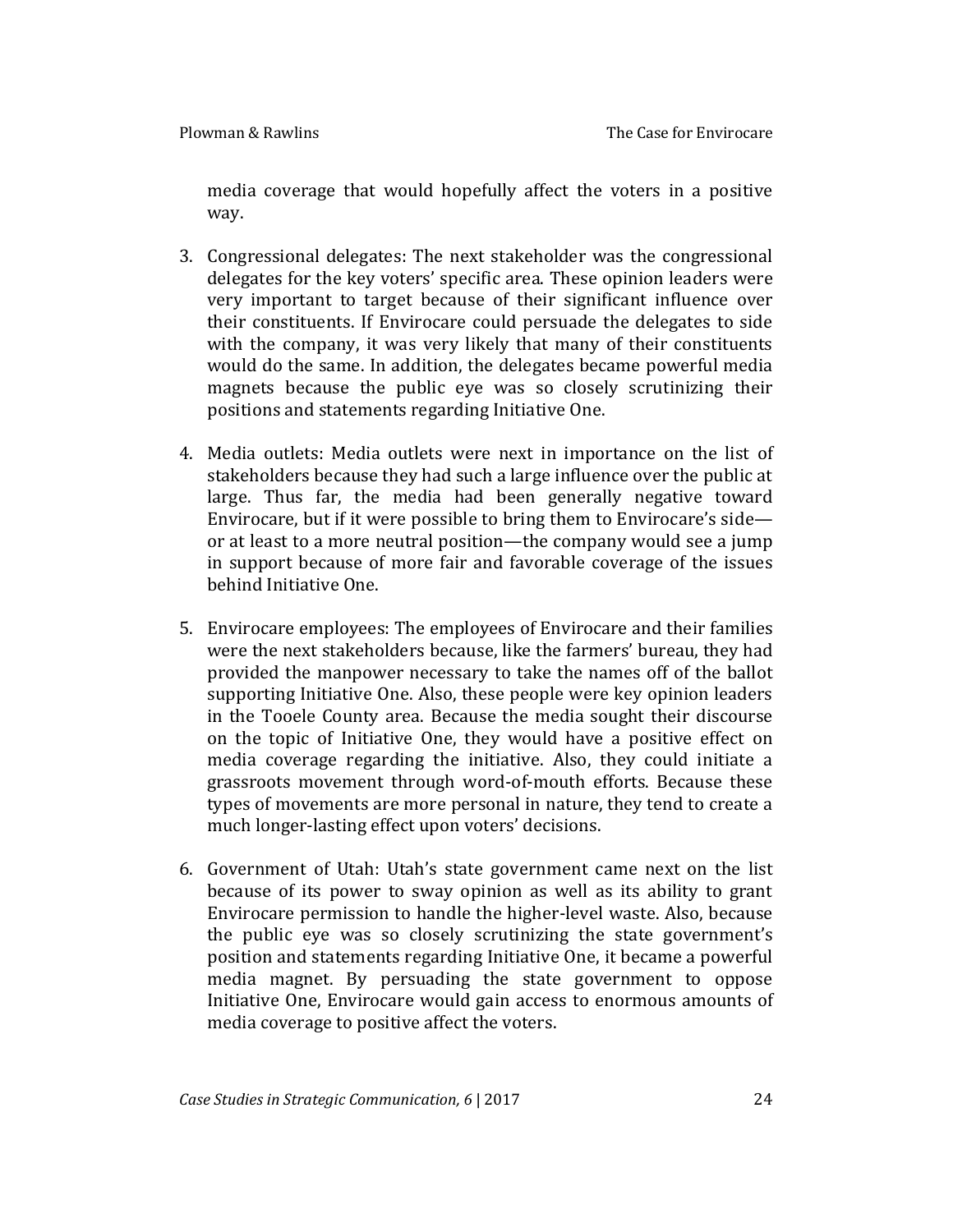- 7. National regulatory authorities: These groups came next because they had huge potential to harm Envirocare's operations. If the federal government decided that Envirocare was doing something wrong with the waste, the company could be shut down with sanctions and fines. On the other hand, if these regulatory authorities decided that there was a greater need for the higher-level waste to be disposed of, they could strong-arm their way into letting Envirocare handle it. They were also major opinion leaders, and their public discourse regarding Initiative One would be covered closely and read by Utah voters.
- 8. Voters: Voters in the entire state of Utah were next on the list because they were the people who would actually be deciding in favor of or against Initiative One. For this reason, Envirocare needed to pay particular attention to gaining the support of voters in key districts. Voters were not listed higher on the list because it would have required ridiculous amounts of money and time to attempt to contact each Utah voter. However, through the use of intervening publics, and then by implementing symmetrical communication research efforts to evaluate what measures Envirocare should take to meet the selfinterests of Utah voters, the company would be able to effectively influence voting behavior.
- 9. Tooele County government: The local government in Tooele came next on the list because of its position as a key opinion leader. They would be contacted regularly by media outlets for comment; therefore, it was essential to have their support.
- 10. Industry associations: Industry associations followed the Tooele government on the list because they came out strongly against Initiative One. This provided Envirocare with a possible base for forming a coalition to oppose the initiative. Such a financial and political base would empower Envirocare in its lobbying efforts.
- 11. Envirocare owner: The owner was next on the list because he provided the funding for many of the anti-Initiative One activities. Without his support, many of the stakeholders never could have been reached.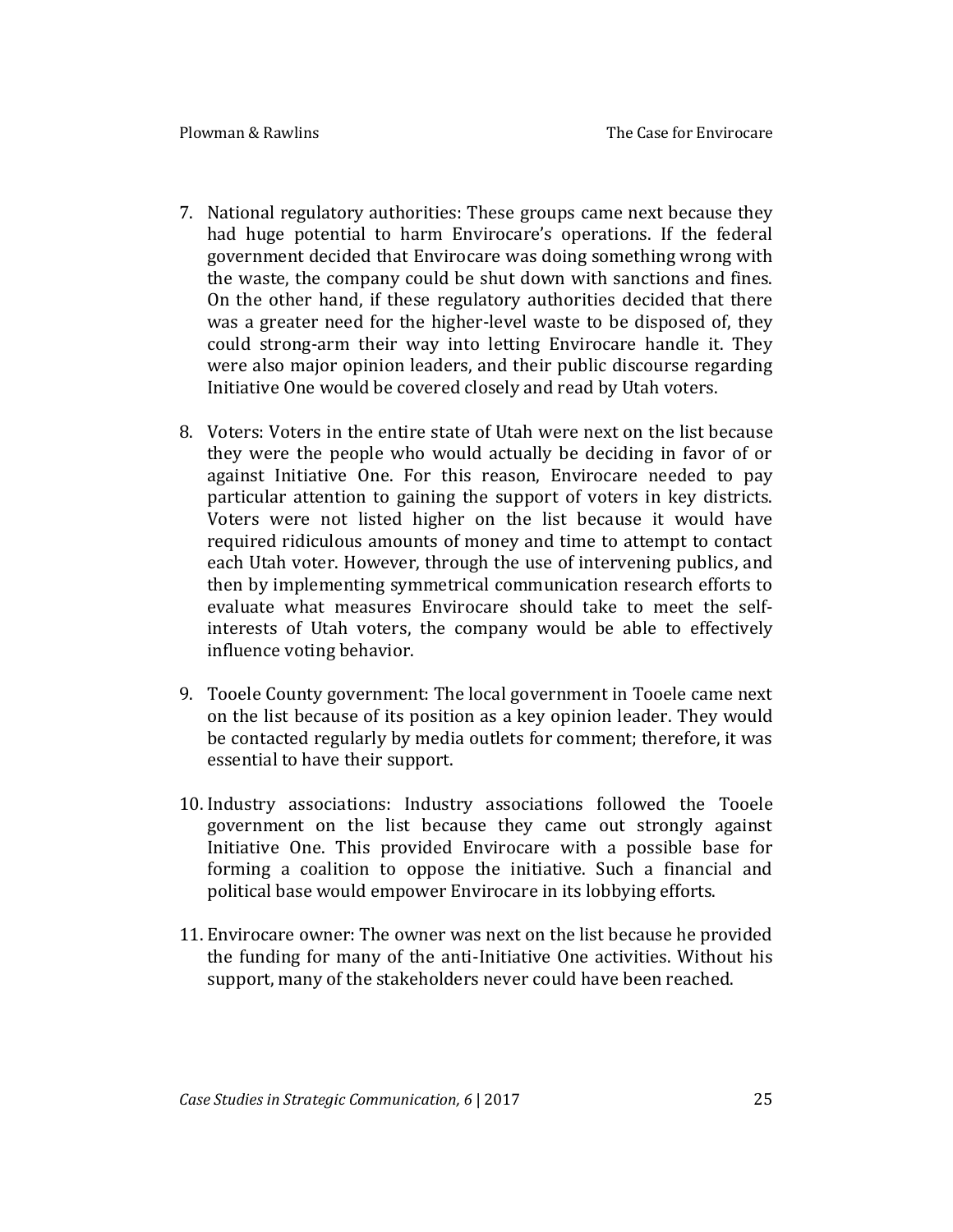- 12. Competitors of Envirocare: The competitors of Envirocare followed because, like industry associations, they also could provide a base for a coalition. They were not as important as industry associations, however, because they were not in favor of Envirocare. In fact, it was suspected that one of these companies provided the money for Initiative One. But if these companies could see that Initiative One would eventually affect them as well if it was passed, they may have been a viable option for a coalition against the initiative.
- 13. Opposition groups: These groups came next on the list even though it was basically impossible to change their negative opinions about Envirocare. Their claims could not be left unanswered. They were the biggest advocates of Initiative One; therefore, Envirocare needed to address their claims if it was to bring key opinion leaders to oppose the initiative.
- 14. Tooele County citizens: Citizens of Tooele were the next group because they were some of the most adamant critics of Initiative One.
- 15. Transportation companies: These companies came next because if key opinion leaders understood that the people who moved the waste were not worried about the increase in level of waste, then it would diffuse much of the fear about the nature of the waste. Also, the Wagoneers—one of the larger lobbyist groups in the U.S. for trucking and a potential political ally—could allow for more funding and political sway in efforts to defeat Initiative One.
- 16. Emergency management associations: These groups were listed as the last stakeholder for the same reason as the transportation companies. If key opinion leaders knew that the people who dealt with the waste were not worried about the increased level, then it would diffuse a lot of the fear surrounding the nature of the waste. Also, following 9/11, such public employees experienced a tremendous increase in public discourse and opinion formulation because of how the public venerates them.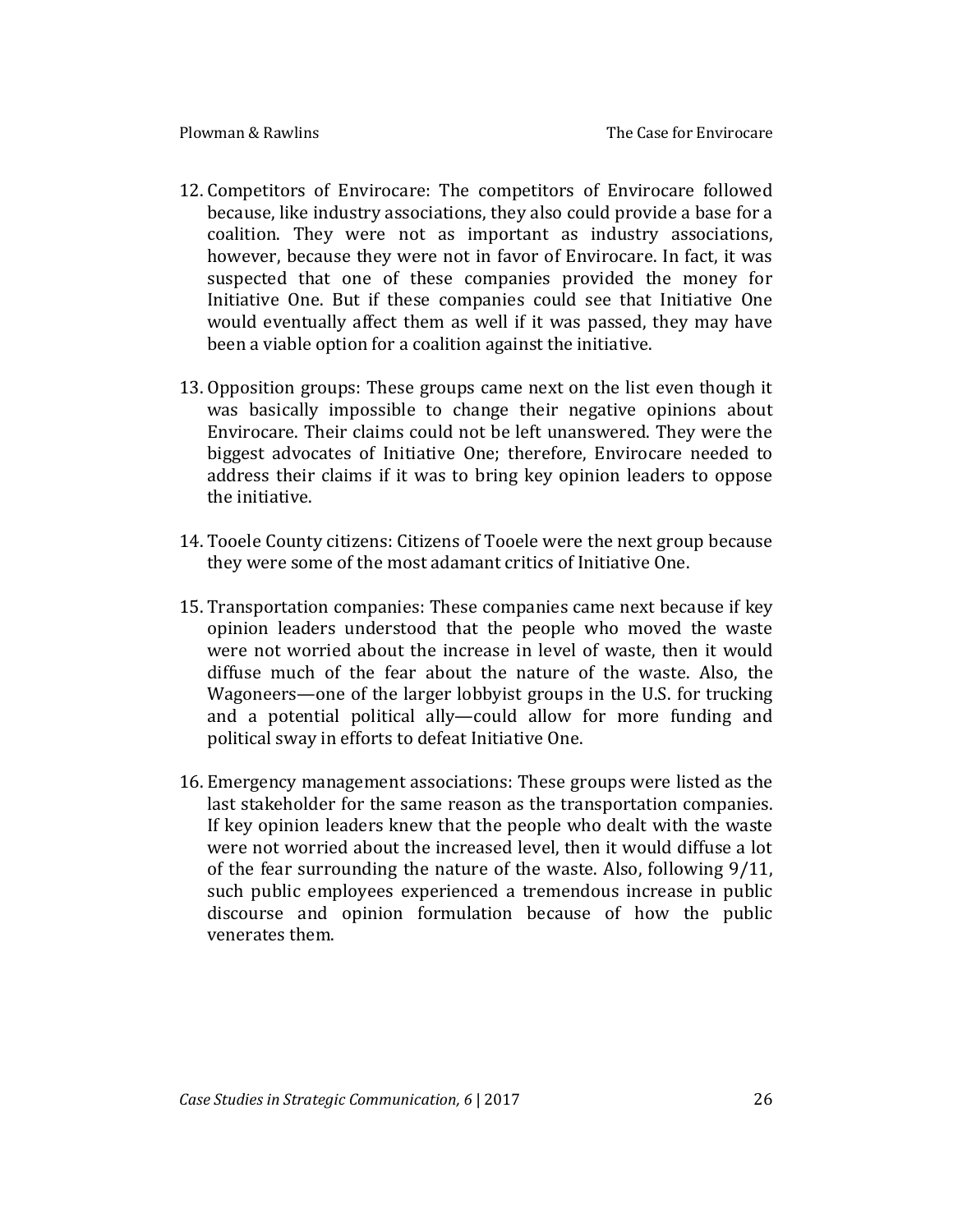#### **Analysis and Discussion**

Stakeholders play a crucial role in the success or failure of a company. Thus, conducting a stakeholder analysis was essential in helping Envirocare defeat Initiative One. Initial polling showed a 75% to 25% favorable rating for the initiative. After a six month campaign, final election results were 68% opposed and 32% in favor of the initiative. As Envirocare performed its stakeholder analysis, it had the distinct advantage of gaining insight on the various individuals, companies, and organizations that have relationships with it and who had an effect upon whether or not Initiative One was passed. Envirocare was able to discover pertinent self-interests and gain common ground with those stakeholders involved with Initiative One. Through determining which stakeholders had a positive effect and which carried a negative effect, the company was in a position to take steps toward launching a particular campaign to meet specific goals. Furthermore, Envirocare had the assurance that the message would be clear to each key stakeholder because of the efforts made to understand them. This reflects a more symmetrical model of communication, which promotes lasting relationships with the aforementioned stakeholders.

### **Discussion Questions**

- 1. Stakeholder theory focuses on the attributes of stakeholders. Theories in public relations include situational and relationship characteristics. Identify a different company and situation (real or hypothetical) that may require considerations for other characteristics of stakeholders. Why should these characteristics be considered? In your opinion, why are they not mentioned in stakeholder theory?
- 2. In this study, the process of analyzing stakeholders involved nine direct observations of Envirocare's headquarters and plant site. Why were these observations included in the analysis? Would just one observation have been sufficient? Why or why not?
- 3. Tooele County citizens were one of Envirocare's stakeholder groups that actively fought against the company. Why were they considered stakeholders? Was it wise to include them in a meeting that discusses a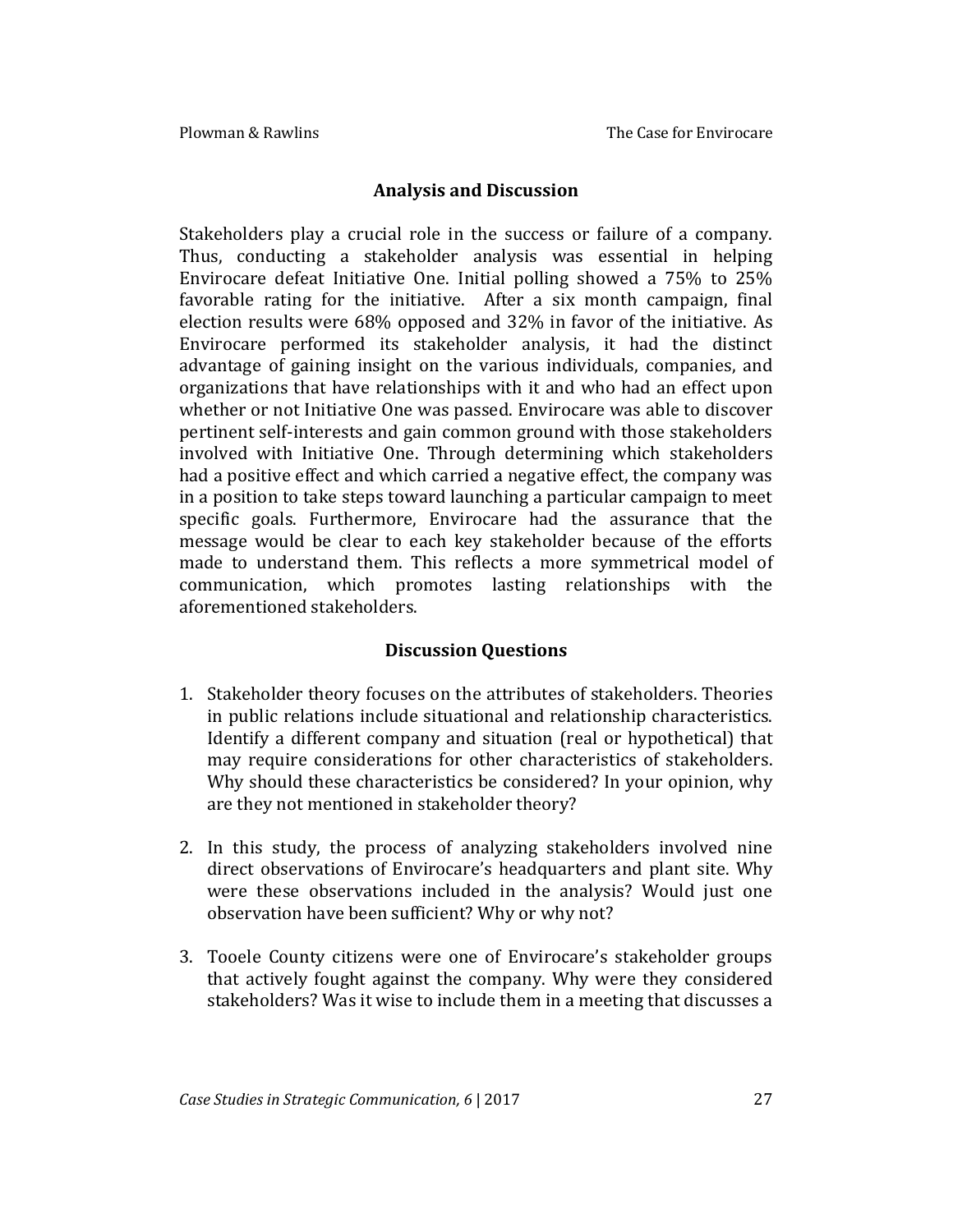campaign that fights against their cause? When should diffused linkage stakeholders be prioritized toward the top of the hierarchy?

- 4. Do you agree or disagree with the hierarchy of stakeholders listed in the Execution section of this study? Why? If you were to change the order, what would you change? What would be your reasoning?
- 5. Name a theory that you feel is inadequate. Suggest ideas or research studies that may fill in the gaps, or otherwise improve the theory you have chosen.

#### **References**

- Berman, S. L., Wicks, A. C., Kotha, S., & Jones, T. M. (1999). Does stakeholder orientation matter? The relationship between stakeholder management models and firm financial performance. *Academy of Management Journal, 42*(5), 488– 506.
- Clarkson, M. (1994). *A risk-based model of stakeholder theory*. Paper presented at the Second Toronto Conference on Stakeholder Theory, Centre for Corporate Social Performance & Ethics, University of Toronto.
- Donaldson, T., & Preston, L. E. (1995). The stakeholder theory of the corporation: Concepts, evidence, and implications. *Academy of Management Review, 20*(1), 65–91.
- Dunham, L., Freeman, R. E., & Liedtka, J. (2001). The soft underbelly of stakeholder theory: The role of community. *Darden School Working Paper No. 01-22*. Retrieved from [http://papers.ssrn.com/sol3/papers.cfm?abstract\\_id=284973](http://papers.ssrn.com/sol3/papers.cfm?abstract_id=284973)

Etzioni, A. (1964). *Modern organizations*. Englewood Cliffs, NJ: Prentice-Hall.

Families Against Incinerator Risk. Retrieved from

<http://www.volunteermatch.org/orgs/org7480.html>

- Freeman, R.E. (1984). *Strategic Management: A Stakeholder Approach.* Cambridge, U.K.: Cambridge University Press.
- Freeman, R. E. (1994). The politics of stakeholder theory: Some future directions. *Business Ethics Quarterly, 4*(4), 409–421.
- Freeman, R. E., & McVea, J. (2001). A stakeholder approach to strategic management. *Darden Business School Working Paper No. 01-02*. Retrieved from [http://papers.ssrn.com/sol3/Papers.cfm?abstract\\_id=263511](http://papers.ssrn.com/sol3/Papers.cfm?abstract_id=263511)
- Freeman, R. E., & Reed, D. L. (2008). Stockholders and stakeholders: A new perspective on corporate governance. In A. J. Zakhem, D. E. Palmer, & M. L. Stoll (Eds.), *Stakeholder theory* (pp. 48–55). Amherst, NY: Prometheus Books.
- Friedman, A. L., & Miles, S. (2002). Developing stakeholder theory. *Journal of Management Studies, 39*(1), 1–21.
- Frooman, J. (1999). Stakeholder influence strategies. *Academy of Management Review, 24*(2), 191–205.

*Case Studies in Strategic Communication, 6* | 2017 28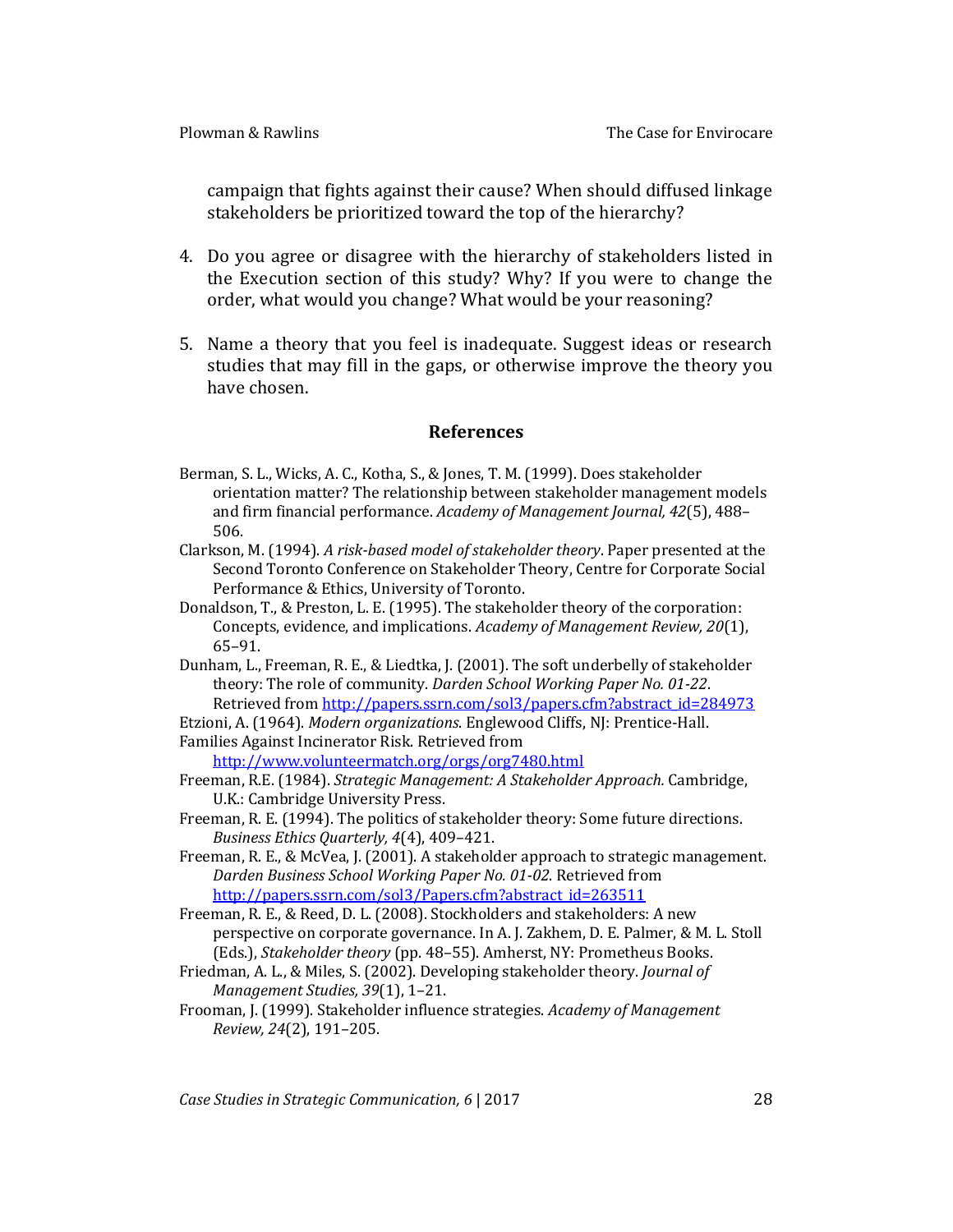- Grunig, J. E., & Hunt, T. (1984). *Managing public relations*. New York, NY: Holt, Rinehart, and Winston.
- Grunig, J.E. (1989). Symmetrical presuppositions as a framework for public relations theory. In C. H. Botan & V. Hazelton (Eds.), *Public relations theory* (pp. 17–44). Hillsdale, NJ: Erlbaum.
- Grunig, J. E. (Ed.). (1992). *Excellence in public relations and communication management*. Hillsdale, NJ: Lawrence Erlbaum Associates, Inc.
- Grunig, L. A., Grunig, J. E., & Dozier, D. M. (2002). *Excellent public relations and effective organizations: A study of communication management in three countries*. Mahwah, NJ: Lawrence Erlbaum Associates.
- Grunig, J. E., & Repper, F. C. (1992). Strategic management, publics, and issues. In J. Grunig (Ed.), *Excellence in public relations and communication management* (pp. 117–158). Hillsdale, NJ: Erlbaum.
- Harrison, J. S., & St. John, C. H. (1994). *Strategic management of organizations and stakeholders*. St. Paul, MN: West Publishing Co.
- Ingenbleek, P. T. M., & Immink, V. M. (2010). Managing conflicting stakeholder interests: An exploratory case analysis of the formulation of corporate social responsibility standards in the Netherlands. *Journal of Public Policy and Marketing, 29*(1), 52–65.
- Jennings, M. M. (1999, April). *Stakeholder theory: Letting anyone who's interested run the business—no investment required*. Paper presented at Corporate Governance: Ethics Across the Board, Houston, TX. Retrieved from [http://www.stthom.edu/cbes/marianne\\_jennings.html](http://www.stthom.edu/cbes/marianne_jennings.html)
- Mitchell, R. K., Agle, B. R., & Wood, D. J. (1997). Toward a theory of stakeholder identification and salience: Defining the principle of who and what really counts. *Academy of Management Review, 22*(4), 853–886.
- Ogden, S., & Watson, R. (1999). Corporate performance and stakeholder management: Balancing shareholder and customer interests in the U.K. privatized water industry. *Academy of Management Journal, 42*(5), 526–538.
- Parent, M. M., & Deephouse, D. L. (2007). A case study of stakeholder identification and prioritization by managers. *Journal of Business Ethics, 75*(1), 1–23.
- Plowman, K. D. (2005). Systems theory. In R. L. Heath (Ed.), *Encyclopedia of public relations* (pp.). Thousand Oaks, CA: Sage.
- Post, J. E., Preston, L. E., & Sachs, S. (2002). Managing the extended enterprise: The new stakeholder view. *California Management Review, 45*(1), 6–28.
- Preston, L. E., & Sapienza, H. J. (1990). Stakeholder management and corporate performance. *The Journal of Behavioral Economics, 19*(4), 361–375.
- Rawlins, B., & Bowen, S. (2005). Publics. In R. L. Heath (Ed.), *Encyclopedia of public relations* (pp. ). Thousand Oaks, CA: Sage.
- Savage, G. T., Nix, T. H., Whitehead, C. J., & Blair, J. D. (1991). Strategies for assessing and managing organizational stakeholders. *Academy of Management Executive, 19*, 453–473.
- Southern Utah Wildfire Alliance. Retrieved from [http://www.suwa.org](http://www.suwa.org/)
- Spicer, C. H. (2007). Collaborative advocacy and the creation of trust: Toward an understanding of stakeholder claims and risks. In E. L. Toth (Ed.), *The future of*

*Case Studies in Strategic Communication, 6* | 2017 29